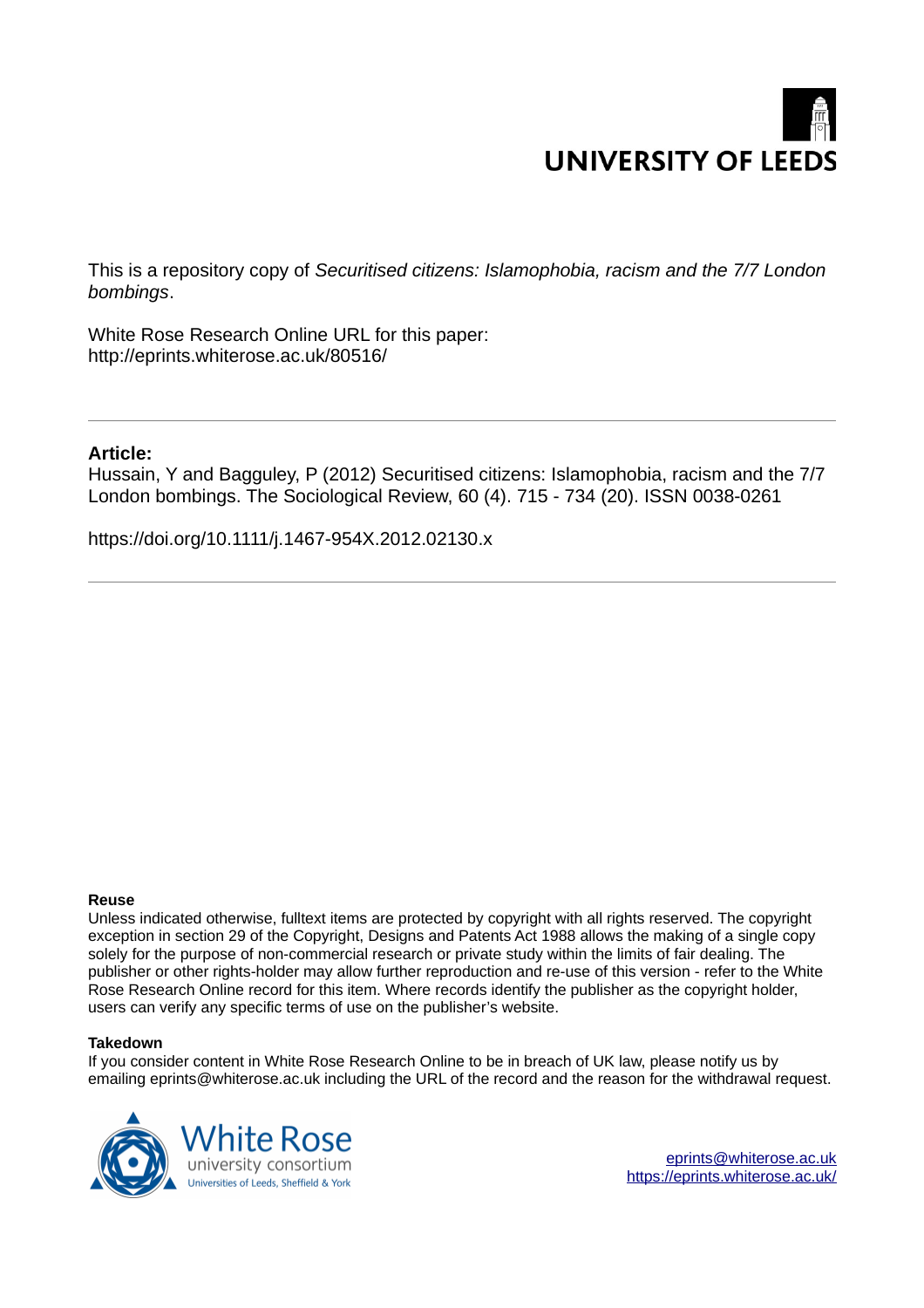#### **Securitised Citizens: Islamophobia, racism and the 7/7 London Bombings.**

Yasmin Hussain and Paul Bagguley, University of Leeds.

#### **Abstract**

The London bombings of 7 July 2005 were a major event shaping the relationship between Muslims and non-Muslims in Britain. In this paper we introduce the idea of 'securitised citizens' to analyse the changing relationship between British Muslims and wider British society in response to this and similar events. Through an analysis of qualitative interviews with Muslims and non-Muslims of a variety of ethnic backgrounds in the areas where the London bombers lived in West Yorkshire we examine the popular perceptions of non-Muslims and Muslims' experiences. We show how processes of securitisation and racialisation have interacted with Islamophobic discourses and identifications, as well as the experiences of Muslims in West Yorkshire after the attacks.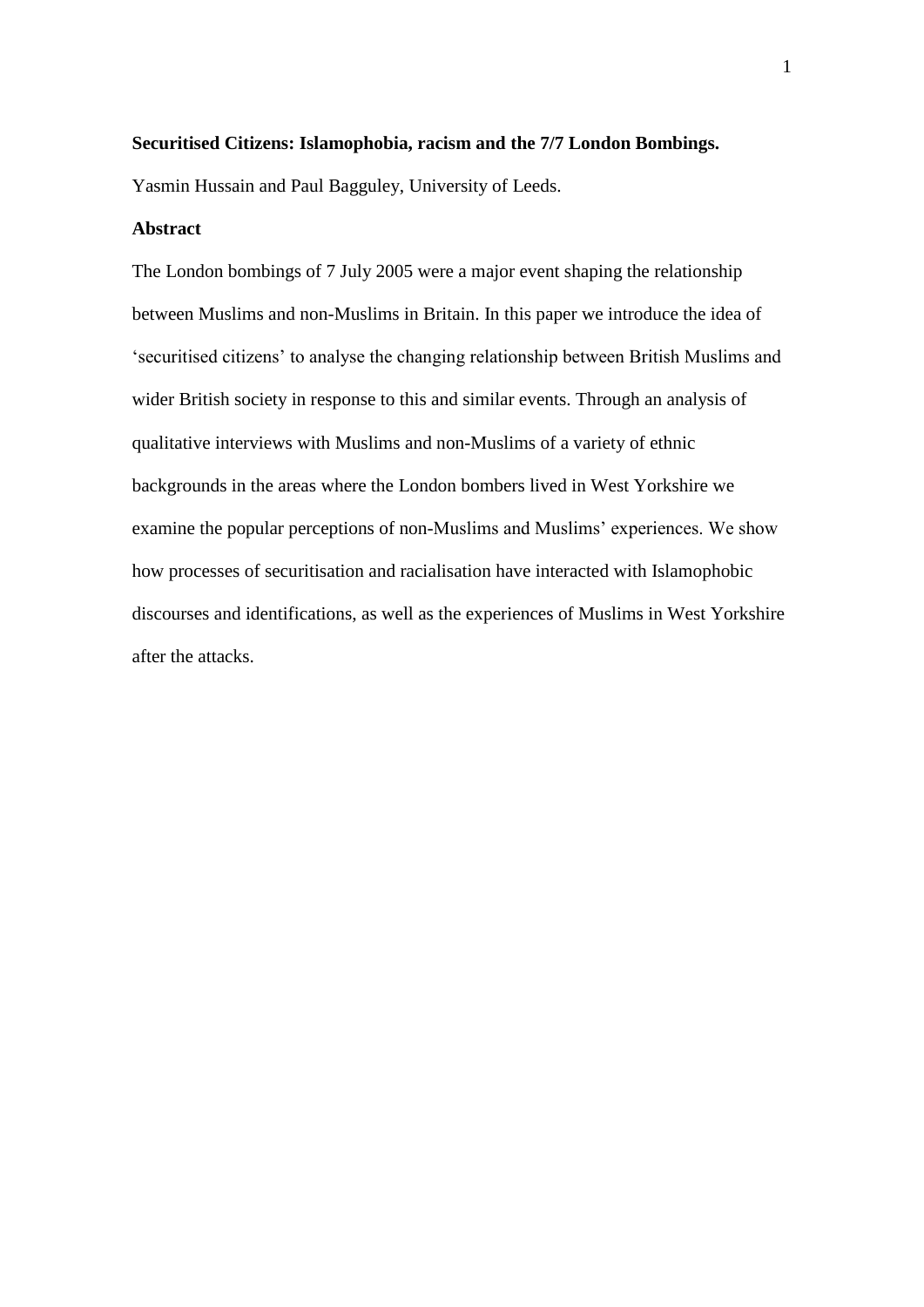#### **Introduction**

Fifty-six people were killed and several hundred injured in the attacks on London on the morning of 7 July 2005. This paper explores the views about Muslims and Islam amongst non-Muslims as well as the experiences of Muslims in West Yorkshire after the 7/7 bombings. Three of the four bombers grew up in Beeston and Holbeck in Leeds, whilst the fourth lived in nearby Dewsbury. A flat in the Hyde Park district of Leeds was used to assemble the bombs (Anon., 2006). The fieldwork reported here was carried out in these areas.

The discovery that the perpetrators of the 7/7 bombings in London were British born Muslims compounded reactions to the 9/11 attacks. In particular South Asian Muslim communities in Beeston and Hyde Park in Leeds and Dewsbury became the focus of much police, political and media attention regarding 'home grown terrorism'. This added to the recent history of fraught relations between British Muslim communities and other sections of British society that developed since the late 1980s (Abbas, 2005; Modood, 2005).

We begin by discussing the process by which British Muslims have become 'securitised', becoming increasingly viewed as a security threat by politicians, the media and many non-Muslims. Whilst it is usual to see the process of securitisation applying to social and political problems, so that civil liberties are sacrificed without the normal procedures of political debate (Zedner, 2009: 44-8), our claim is that the process applies to British Muslims. Our particular focus in this paper is on the popular, everyday dimension of securitisation (Husbands and Alam, 2011: 177) and how it relates to Islamophobia and racism. We show how anti-Muslim sentiments are to be found across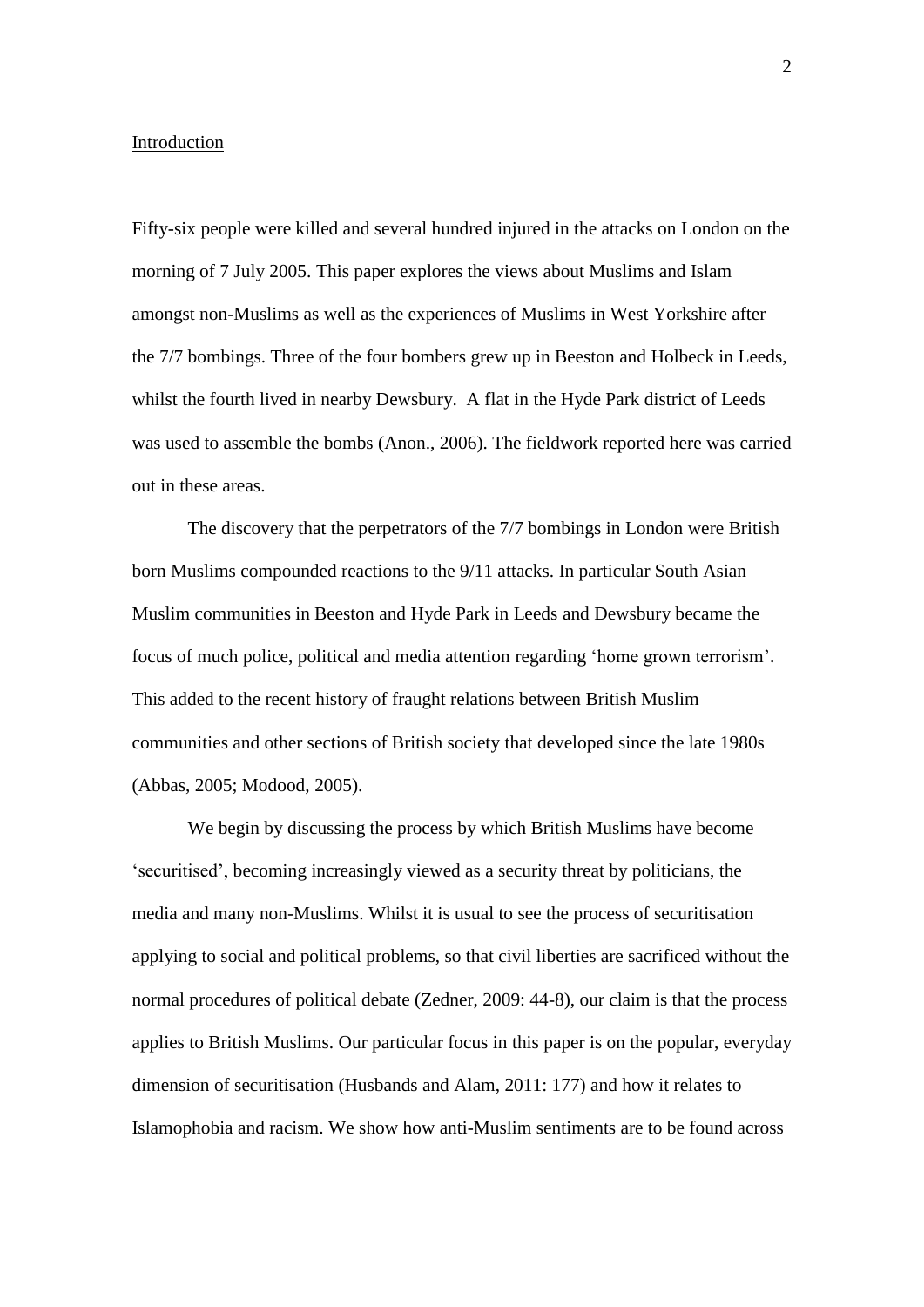ethnic groups, and how these relate the process of securitisation that developed after 9/11 and intensified after 7 July 2005. We then examine the experiences of Muslims in West Yorkshire after the 7 July bombings showing how their experiences after the bombings have also been shaped by the process of securitisation.

A review of the findings of opinion polls between 1988 and 2006 (Field, 2007) concluded that the majority non-Muslim population became increasingly hostile towards Muslims, paralleling the developing discourse amongst politicians and the media. By 2006 a core of one in four had a strongly anti-Muslim perspective (Field, 2007). An ICM poll completed in May 2008 (ICM, 2008) found continued hostility towards Muslims and Islam. For example 30 per cent of the majority population felt that Islam is incompatible with Western democracy; 31 per cent thought that Islamic values are incompatible with British values; 51 per cent felt that Islam as a religion was partly or completely to blame for the 7 July attacks. Whilst 26 per cent of the sample described themselves as 'hostile' towards Muslims only 23 per cent of the working class interviewees declared this, compared to 32 per cent of middle class respondents contrary to the findings of those who have suggested that anti-Muslims attitudes are strongest amongst the working class (Field, 2007: 465). Overall from the opinion polls it appears that slightly less than one third of the UK population are consistently hostile towards Muslims and Islam. It is this hostility that is the focus of our analysis here. We want to examine how different ethnic groups and those from different religious or no religious backgrounds responded to the securitisation of British Muslims to explore the discursive contours of popular Islamophobia, and its interactions with popular racism. Equally we were interested in the experiences of the effects of securitisation amongst Muslims.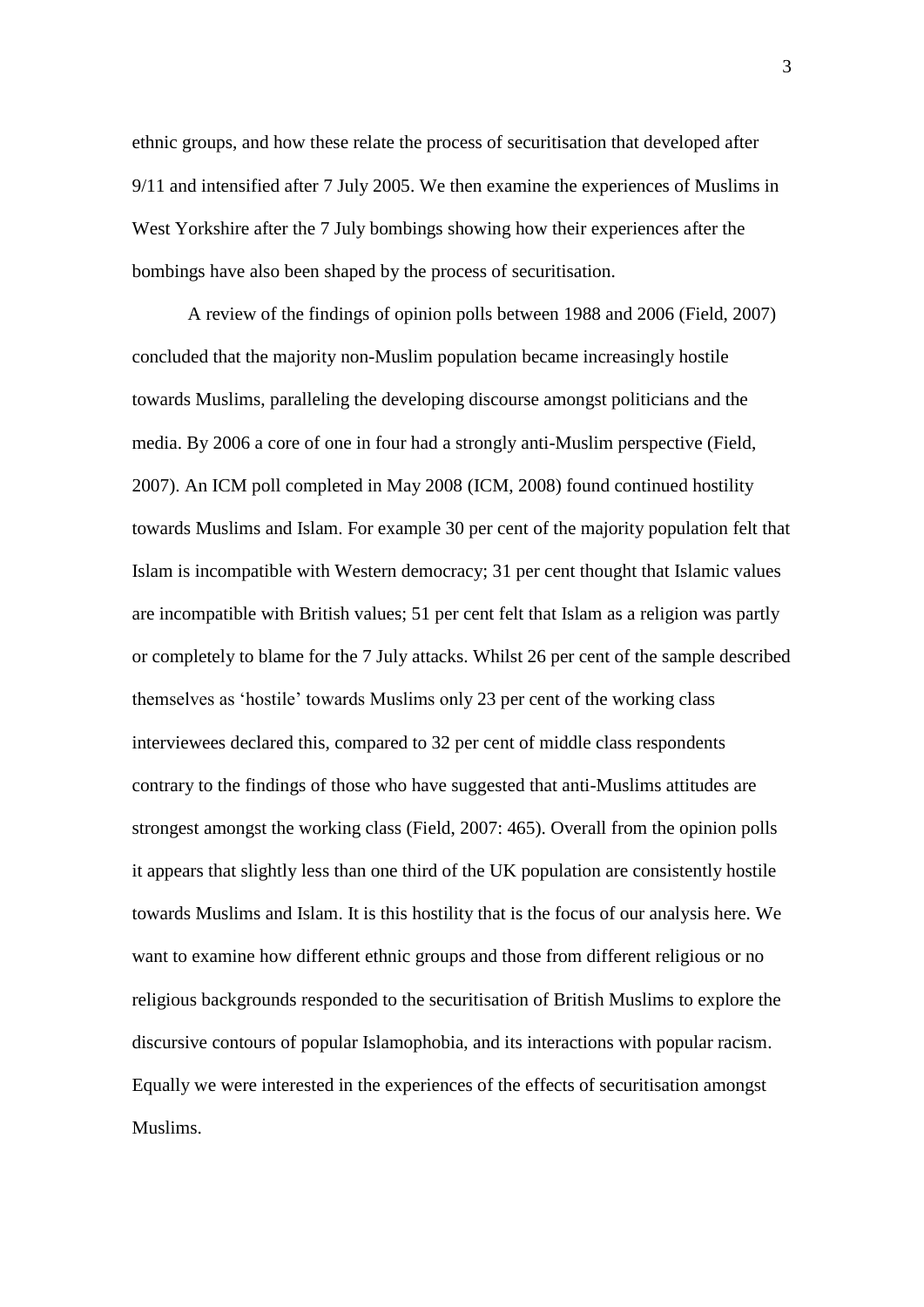#### The Securitisation of British Muslims

The securitisation perspective analyses the process by which an issue or group comes to be defined as a security threat so that governmental and societal resources can be mobilised to counter it (Buzan et. al., 1998; Ingram and Dodds, 2009). This needs a degree of public support enabling exceptional state actions, and new legislation. Once an issue has been securitised it becomes 'common sense' that it is a threat (Buzan et. al: 25). This applies not just to the practices of the police and the security services, but also to political debate, media discourse and the level of popular beliefs. It becomes impossible to speak of the securitised group without implying the security threat. It is now well established how political discourse, the media and policy have constructed Islam and Muslims as a threat (Abbas, 2005; Bhattacharyya, 2008; Brighton, 2007; Fortier, 2008; Ingram and Dodds, 2009; Kundnani, 2009; McGhee, 2005; 2008; Moore et. al., 2008; Nickels et. al., 2010; Poynting and Mason, 2007; Werbner, 2009). These contributions have largely conceptualised this construction in terms of racism rather than securitisation. In contrast securitisation may apply to groups which are not racialised and directs our attention to the inter-relationships between policy, political debate and popular discourses.

This suggests that it is useful to analytically separate racism and Islamophobia. The securitisation of Muslims is reflected in the widespread questioning by politicians and in the media of whether Muslims can be integrated into European society (Abbas, 2005; Fortier, 2008; Ingram and Dodds, 2009; McGhee, 2008; Modood, 2005; Werbner, 2009). Neckels et al's comparison of political violence and media reports of Irish and Muslim communities, suggested that the Irish were racialised on ethno-national grounds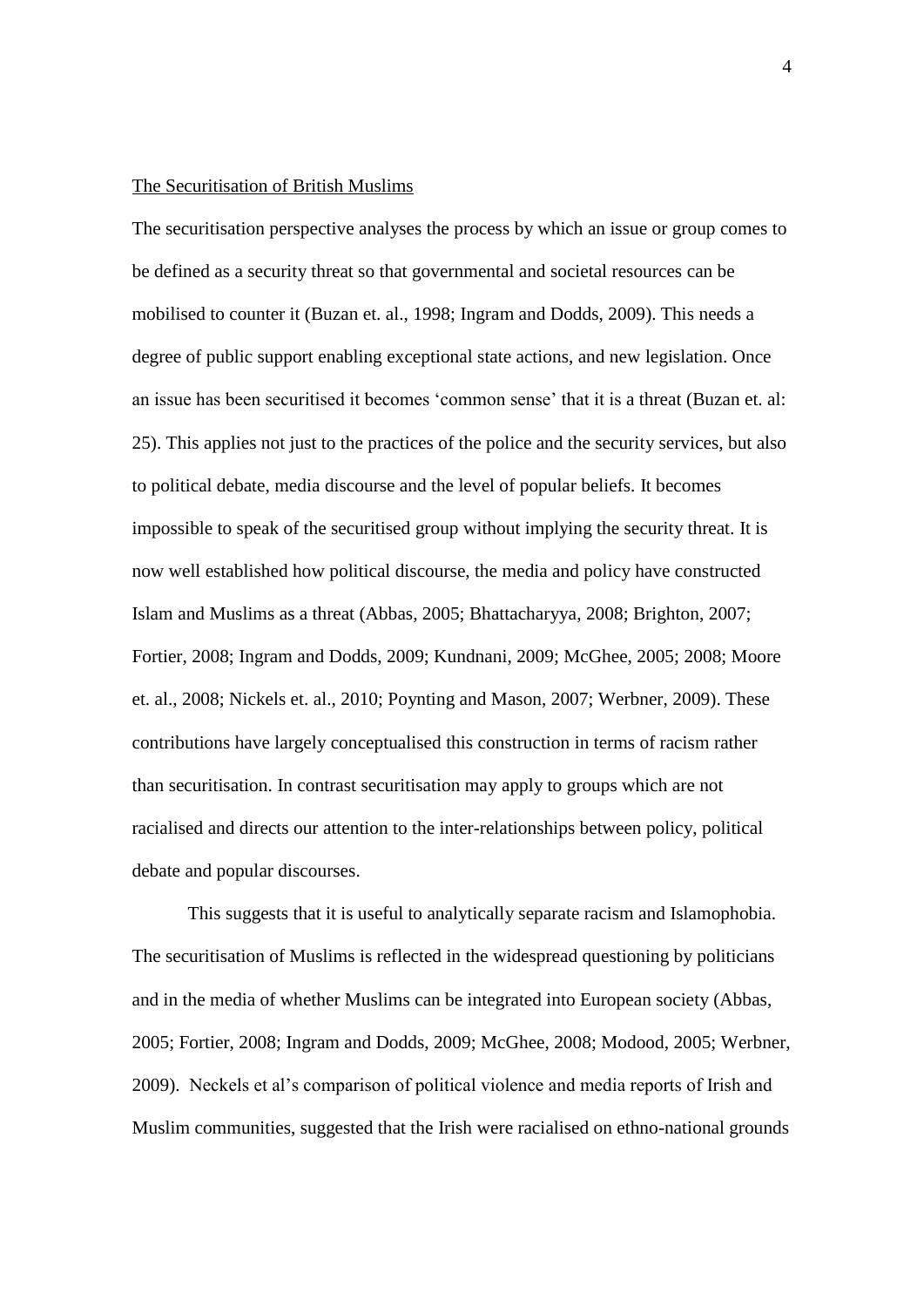and Muslims are constructed as a threat to Britishness on the grounds of homogenised religious identity (Neckels et al., 2010: 19). This distinction seems to have had longer term effects on public perceptions. Opinion poll evidence shows that anti-Muslim sentiment is now higher than in the 1980s (Bleich, 2009). In the UK the British National Party (BNP) refocused their attention on the 'new enemy' – Muslims. Its propaganda material began to distinguish between 'good' South Asians (non – Muslims) and 'bad' South Asians (Muslims) (Modood, 2005).

The policy dimension of the securitisation approach directs attention towards the Prevent programme, the principal domestic counter-terrorism initiative, which has embedded police officers gathering intelligence in the delivery of local community services. Voluntary organisations in receipt of 'Prevent' funding have been increasingly expected to cooperate with this process of intelligence gathering (Husband and Alam, 2011). Prevent became the principal way in which government related to British Muslims constructing them as a 'suspect community' (Kundnani 2009: 8).

Building on Hillyard's (1993) work on the Prevention of Terrorism Act, Pantazis and Pemberton (2009) suggest that Muslims are the new 'suspect community'. They have been defined as being 'problematic', and targeted by the police because of this. Media and political discourses and policies such as Prevent have played an important role in defining Muslims as a suspect community (Husband and Alam, 2011; Kundnani, 2009; Pantazis and Pemberton 2009: 650-1; McGhee, 2008: 69). Stop and search powers and powers of arrest without a warrant of those suspected of being a terrorist or concerned with terrorist activity have become broad and highly discretionary powers: 'We contend that high-profile police raids, arrests and detention of 'Muslim terrorist' suspects have a had a clear impact on the public consciousness' (Pantazis and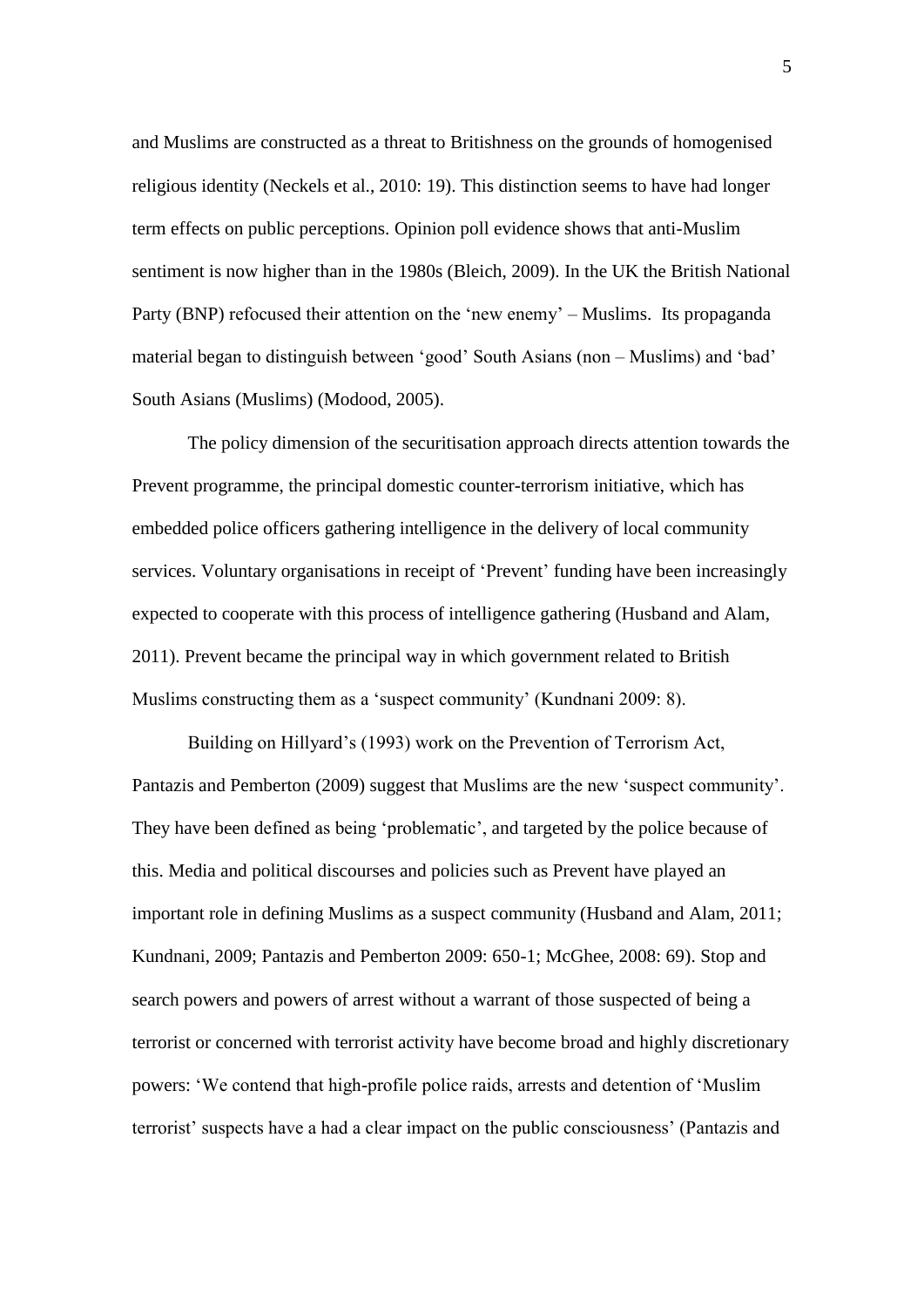Pemberton, 2009: 661). It is this impact on public consciousness that we seek to explore in this paper.

The concept of securitisation might be compared to that of a moral panic (Critcher, 2008), where the media exaggerates a social problem, providing the principal means by which an issue or group is spoken about, which relies upon the primary definitions of the state and its agencies, politicians, the police, etc. (Critcher, 2008, Hall et. al. 1978: 57). The media representation of Muslims has been primarily influenced by counterterrorism policy (Nickels et. al. 2010), so that these ideological constructions of Muslims provide a popular 'permission to hate' (Poynting and Mason, 2006: 367). However, what is distinctive about the securitisation perspective is the way it highlights how international security issues become constructed as requiring domestic policy responses in ways that permeate everyday life (Husbands and Alam, 2011: 87-9).

 The fact that British Muslims are UK citizens has given their securitisation a particular dynamic that has thrown into question their relationship to Britain and Britishness (McGhee, 2005; 2008). In this respect securitisation interacts with processes of the racialisation and Islamophobia. Following Miles and Brown (2003; 163-7) we treat racism and Islamophobia as analytically distinct but often empirically inter-related phenomena. Racism entails the negative signification or cultural construction of biological or somatic characteristics, and it provides a meaningful description and explanation of the social world (Miles and Brown, 2003: 104-5). Islamophobia becomes racialised when religious belief is essentialised and seen as a result of birth (Miles and Brown, 2003: 163). Unlike racism Islamophobia constructs the distinctiveness of Islam and its representatives – Muslims – on the basis of belief and practice rather than supposed biological or somatic characteristics (Miles and Brown, 2003: 164). Thus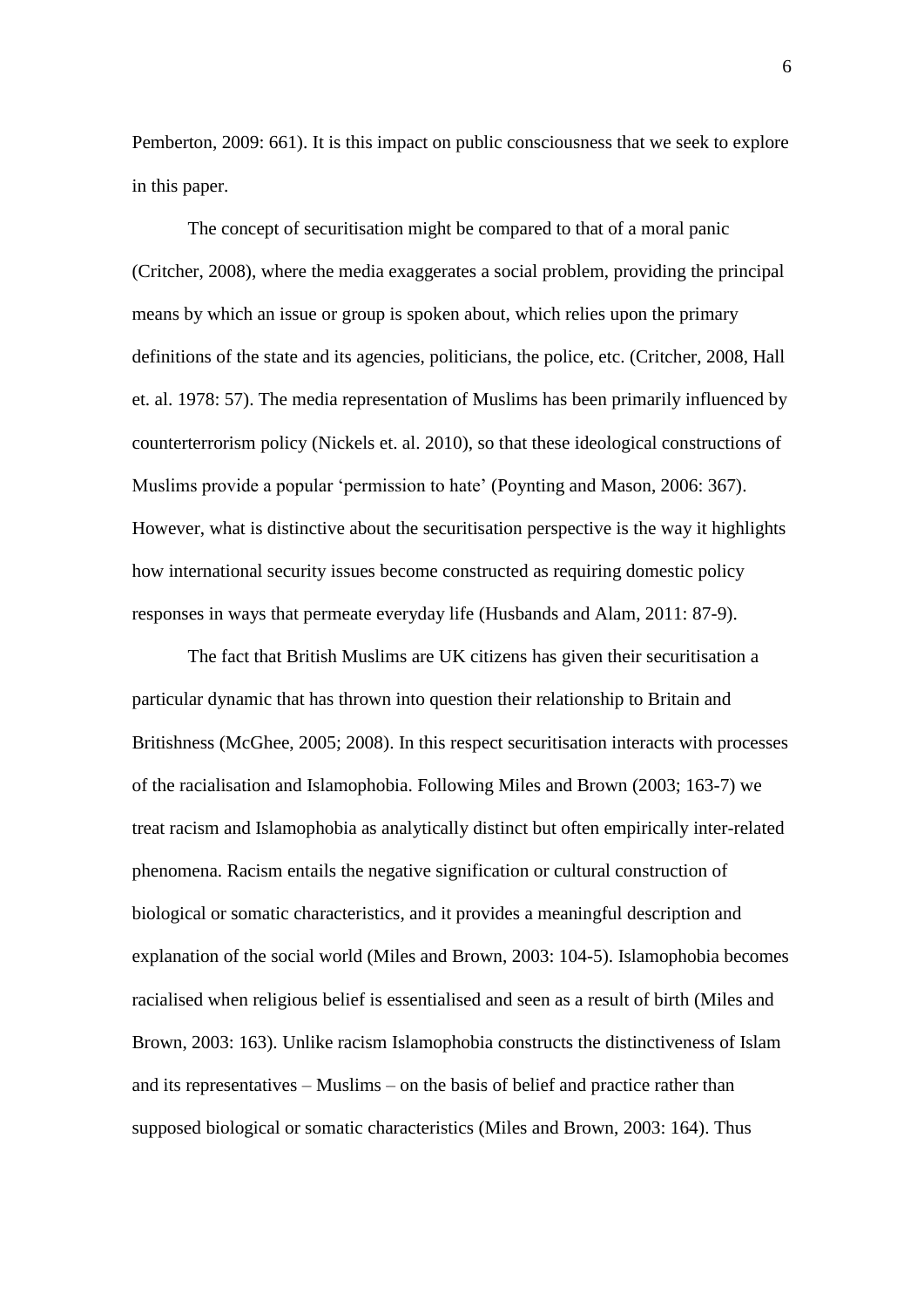attempts to extend the concept of racism culturally which may make reference to religious belief (eg.Modood, 2005) would be criticised by Miles and Brown (2003: 58- 66) as inappropriate inflations of the concept such that it loses it distinctiveness and specific empirical referents. There is not only a racist delineation of a valued self as opposed to a denigrated Other, but in the case of Islamophobia a reviled religious Other and a valued non-Islamic Self. Consequently Muslims find themselves excluded from the nation and the substantive rights of British citizenship, as well as culturally excluded from 'Western' civilisation as representatives of an uncivilised 'other' regardless of their ethnic origins (Miles and Brown, 2003: 167).

Central to conceptualisations of Islamophobia has been the work of Said (1978). Although he did not use the term Islamophobia he saw many features of Western representations of the 'Arab other' as based on a fear of Muslims: 'Lurking behind all of these images is the menace of jihad. Consequence; a fear that the Muslim (or Arabs) will take over the world' (Said, 1978: 287). Those discourses represented Muslims as systematically different from the 'rational, developed, humane, superior' West whilst the Orient is 'aberrant, undeveloped, inferior'. The Orient was seen as 'eternal, uniform, and incapable of defining itself' to be feared or controlled, and so must be represented by 'objective' Western intellectuals (Said, 1978: 300-1). Whether or not Orientalism sees ethnicity or Islam as most significant, Said concluded that it 'clearly posits the Islamic category as the dominant one' (Said, 1978: 305).

Said's work has produced a considerable body of secondary work (for a recent review see Poole, 2002: 28-37). His account of the fear and loathing of Islam in the 1970s refers largely to Muslims racialised as Arabs (Said, 1978: 284-8). Given that much contemporary Islamophobia, in the UK at least, is now predominantly attached to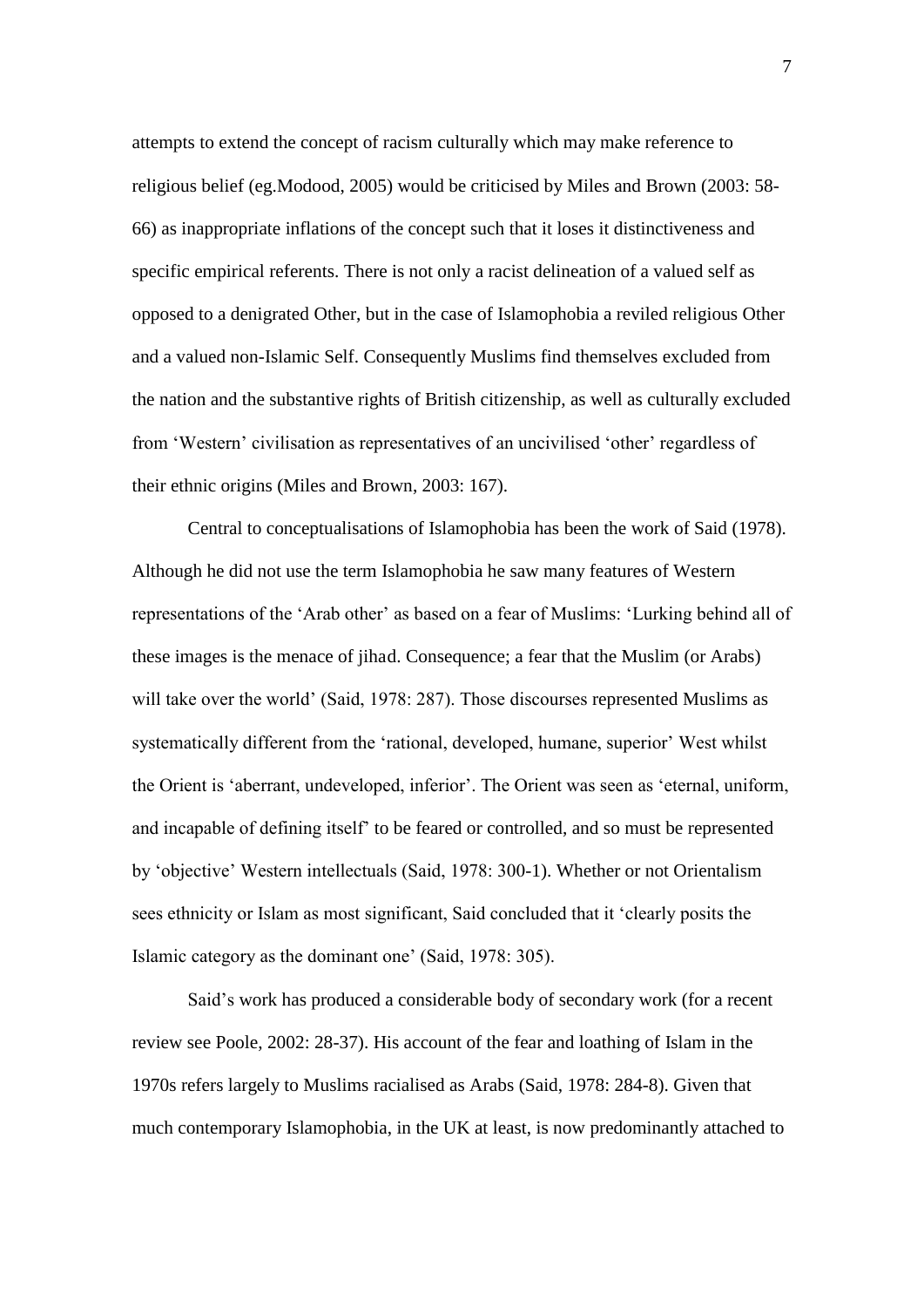South Asians, especially Pakistanis (e.g. Bhattacharyya, 2008), strongly supports our more general point that Islamophobia and racism are analytically distinct and that the racialisation of Muslims when it occurs depends upon the historical, national and international context. These relationships cannot be identified in some apriori theoretical fashion by defining Islamophobia as some form of cultural racism or Muslims as an ethnic group; rather they have to be investigated in their specific historical and political contexts. Fortier for instance has pointed to a new 'moral racism' where religious belief has become the primary marker of difference and some ethnic groups are seen as more religious than others (Fortier, 2008: 66). In other contexts Islamophobia may be routinely attached to other ethnic groups, and Muslims of different ethnic and national origins might be racialised in very different ways within an overarching tendency to homogenise them (Poole, 2002: 178-180). For example in Australia the 'Arab other' and in the UK the 'South Asian other' are principally identified with Islam and Muslimness (Poynting and Mason, 2007: 63). It was their identification as Muslims not their racialisation as Lebanese that motivated opposition to mosque building in Australia: 'The representations of Islam lie at the core of the problems that Muslims in Sydney have encountered in establishing places of worship' (Dunn, 2001: 306). Their alterity is constructed in relation to their religion, not their racialised identities.

However, Islamophobia remains a hotly contested term in social science. Attempts to define it in the 1990s (Runnymede Trust, 1997) were met with public and intellectual scorn. Responses have ranged from Joppke's (2009) outright dismissal of the concept, through accepting its empirical reality, but questioning the utility of the term (e.g. Halliday, 1999), to seeing it as a form of cultural racism (e.g. Modood, 2005).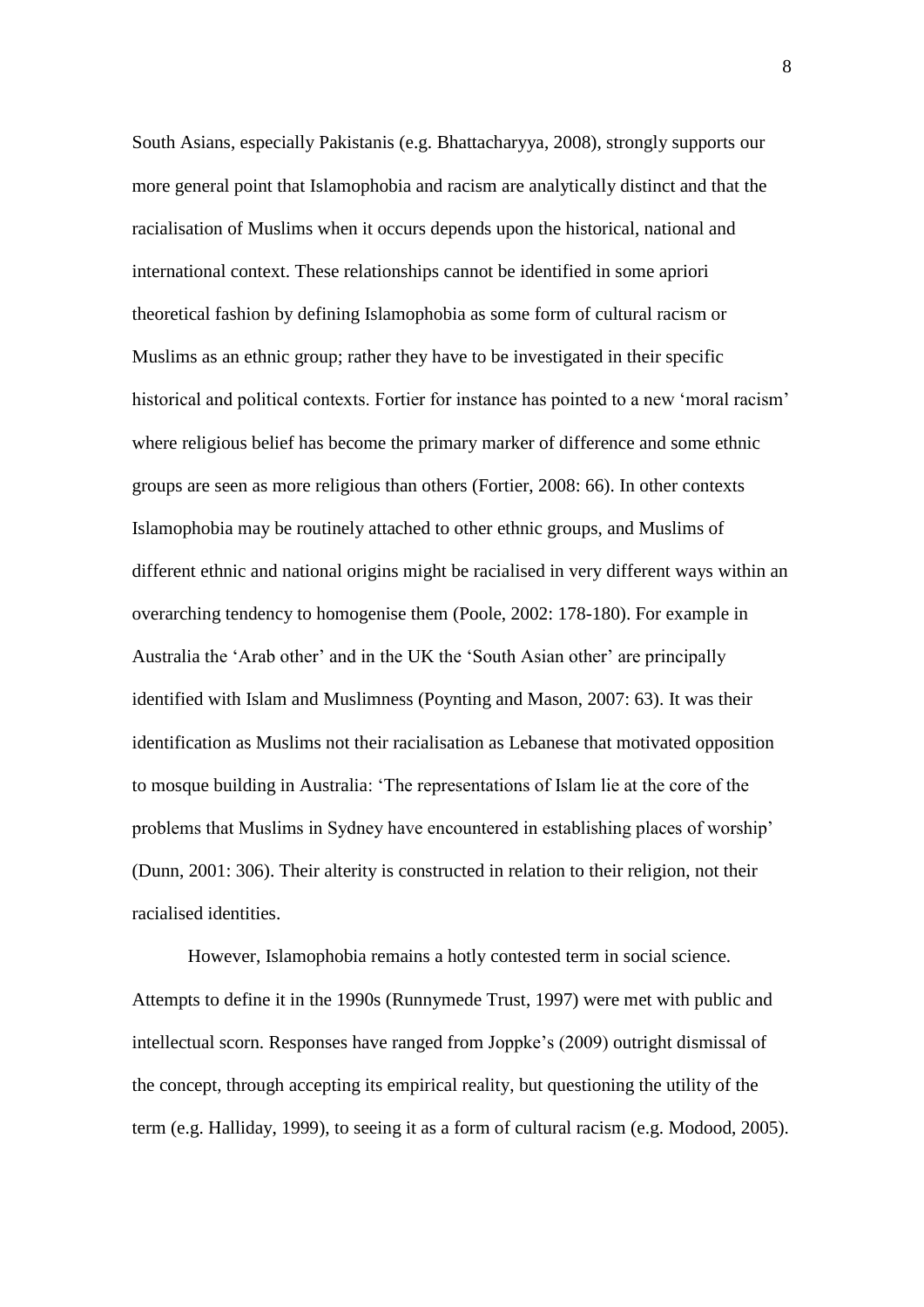We broadly follow Miles and Brown (2003) in conceptualising Islamophobia as distinct from but interacting with racism on both theoretical and empirical grounds. For Miles and Brown treating Islamophobia as a form of racism risks treating all Muslims as an ethnically homogenous minority. Even culturalist conceptions of racism still make reference to some notion of somatic or ethno-national difference and Muslims and Islam fit neither of these categories (Miles and Brown, 2003: 164-5). Additionally there is empirical evidence that Muslims experience significant discrimination on religious grounds (Allen, 2005; Weller et. al., 2004), and that the media reproduce Islamophobic representations (Poole 2002; Richardson, 2004). Bravo Lopez rejects the notion of Islamophobia as a form of racism, cultural or otherwise, because it is '… devoid of any of the biological or cultural determinism…' (Bravo Lopez 2011: 559) of racist discourses. Islamophobia may reference somatic characterisations, but typically it refers to representations of supposedly Islamic beliefs and practices. Alternatively racist discourse about a Muslim minority may not entail any reference whatsoever to their religious beliefs and practices (Bravo Lopez, 2011). Whilst these are theoretical claims, the empirical realities of everyday popular discourse are more complex and contradictory and may entail an inter-meshing of Islamophobia and racism.

Our data below show that popular Islamophobia may be found amongst some from ethnic minority groups as well as amongst some White Britons. It is not just a feature of elite discourses and the media. Some people from all non-Muslim religious and ethnic groups expressed views consonant with seeing Islam and Muslims as a threat to them that illustrates the wider securitisation of British Muslim citizens. However, the details of these discourses differed primarily around ethnicity. There is evidence not of one Islamophobia but many. A major source of variation is ethnicity which we show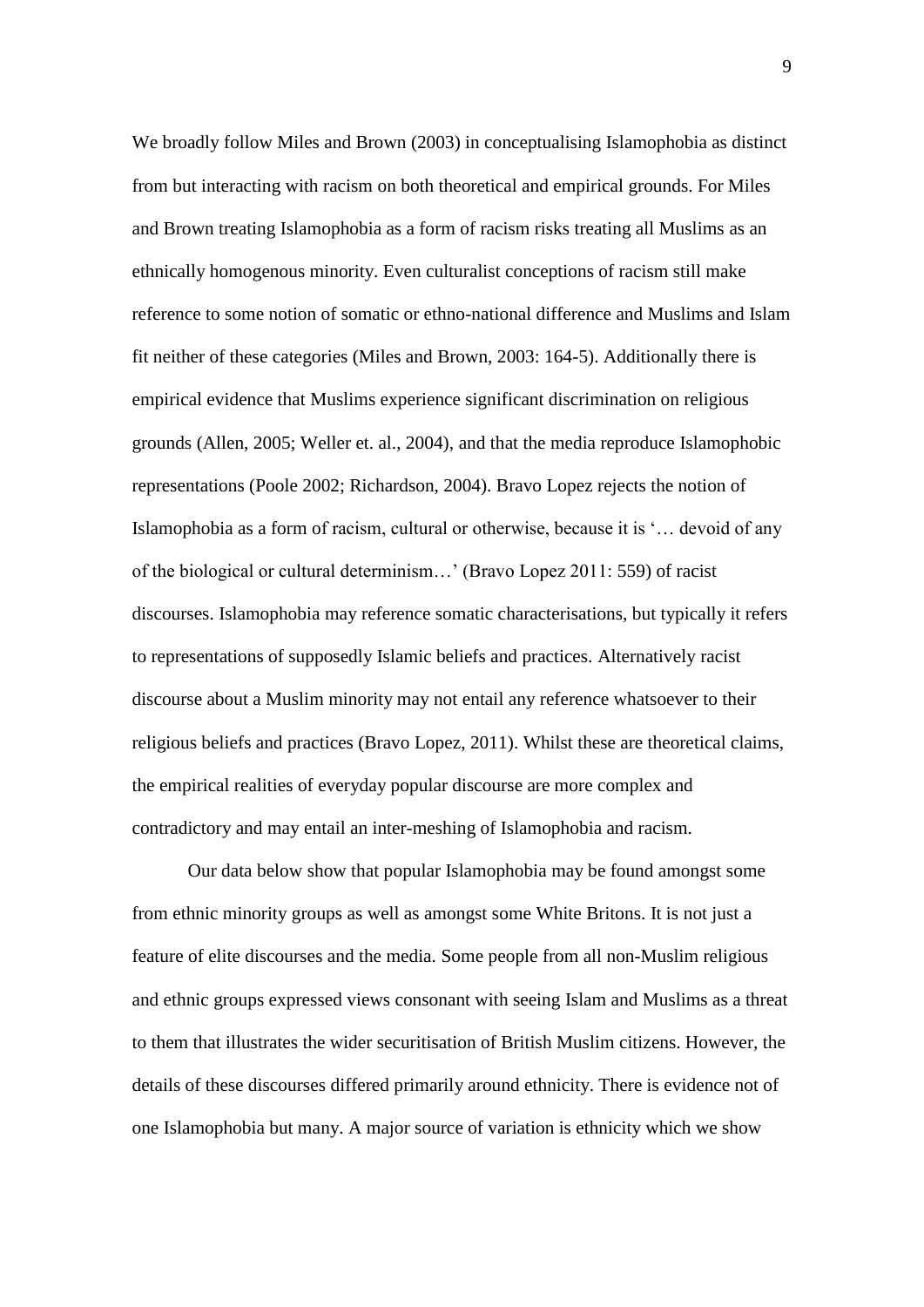affects how people with different ethnic identities draw upon the same broad national and historically specific discourse of Islamophobia in different ways. We explore how Islamophobia is expressed by non-Muslims and then experienced and responded to by their Muslim neighbours.

Global national and international events and processes are seen by both Muslims and non-Muslims to have a local manifestations and expressions. This connection that people made between events 'elsewhere' and local experiences often provided the means by which a local narrative was constructed through which many non-Muslims made 'Islamophobic sense' or 'racist sense' of these 'bigger questions' which were beyond their immediate experience and control. The analytical distinction between Islamophobia and racism enables us to distinguish the often quite disparate reasons given by different people for their hostility towards Muslims. We shall show how at times that some non-Muslims highlight religious identity, only sometimes racialising Muslims as 'Asian'. This distinction also enables us to recognise the distinctively racist sentiments that anti-Muslim feelings can take amongst a significant minority of the White community. There are complex and variable combinations of Islamophobia with racist sentiments.

The experience of being a 'securitised citizen' is strongly gendered, as many Muslim women choose to wear forms of dress such as the hijab that mark them out publicly as Muslims. Fortier (2008: 84) refers to how these forms of dress have become a 'disciplining technology' used to mark out Muslims as being insufficiently British, and as having gendered norms that are 'inferior' to those of the liberal West. Furthermore, they may be interpreted as meaning that they are in some way 'fundamentalist' and therefore associated with or supportive of politically motivated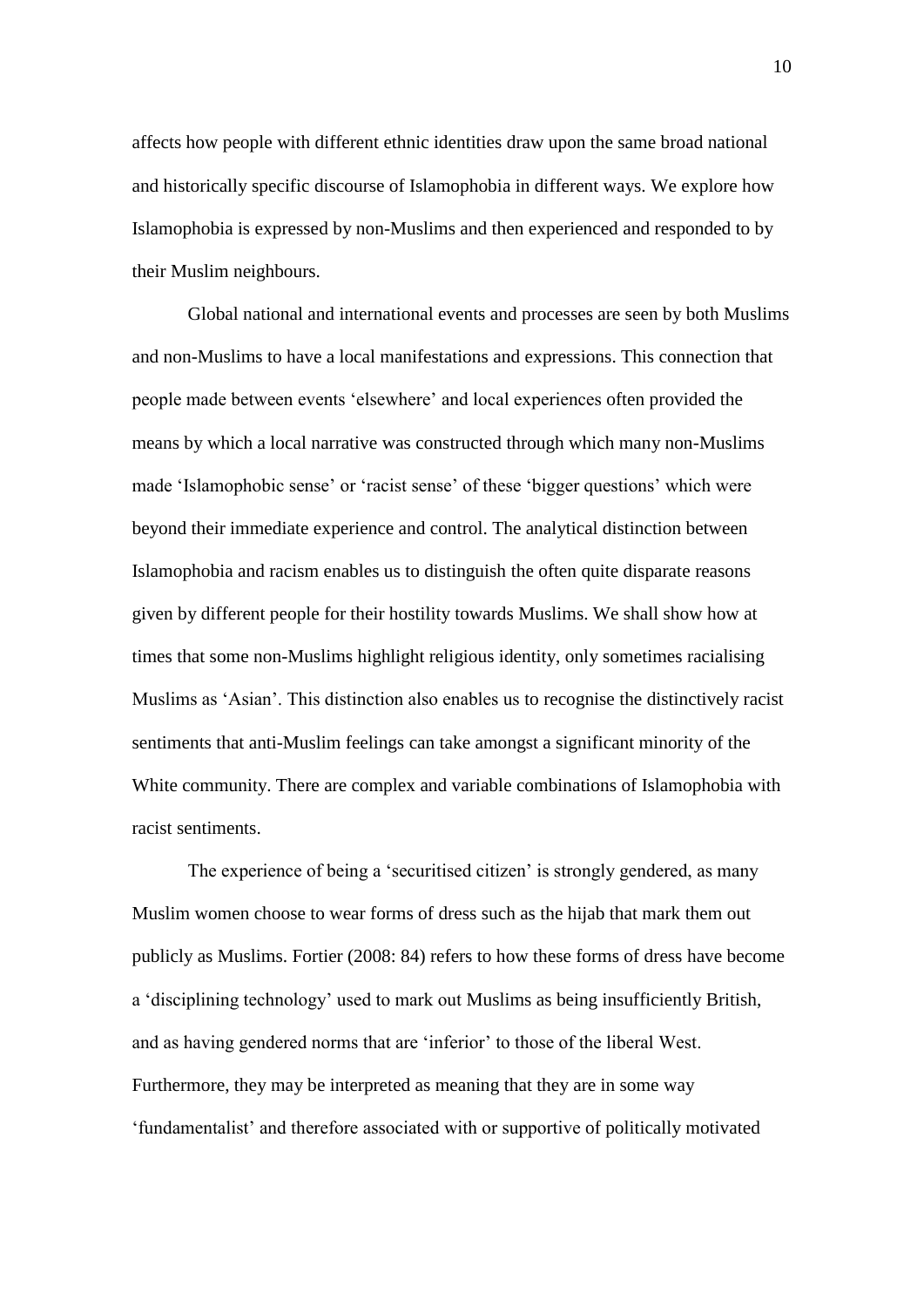violence. Choosing these forms of dress is a more complex social process and involving interpretations of religious codes, as well as an increasingly strategic political and moral decision (Dwyer, 1999; Franks, 2000; Hussain and Bagguley, 2007: 49-54; Modood et. al. 1997: 326-8). For instance Franks (2000) found that white Muslim women wearing the hijab in the 1990s challenged the dominant public gaze of White heterosexual men. At the same time it made them visible and vulnerable to anti-Muslim discrimination inviting '… an examination of the intersection between racism and religious discrimination.' (Franks, 2000: 927). More recently Muslim women who wear the niqab and one might add the hijab are increasingly seen as symbolising difference in the ongoing construction and reconstruction of the intersections between religious, national and racialised difference. Previously wearing the niqab, hijab or jilbab was not an issue of political concern and wearing them was seen as an exercise of the multicultural right to 'ethnic dress' (Meer et al 2010: 85).

Since the 2001 'riots' in the North of England South Asian Muslim young men have been increasingly constructed in many media, political and policy discourses in terms of their supposed involvement in violence, drug abuse and crime in the context of a cultural conflict with their parents and religious fundamentalism (Alexander, 2004; Bagguley and Hussain, 2008). They are widely represented in these discourses as being unable to achieve economic and social success. As a result they are thought to rely on a mythology of masculine strength as expressed through violence and involvement in criminal activities. This 're-imagination' of South Asian young men expresses long term societal concerns about them (Alexander, 2004; Bagguley and Hussain, 2008; Bhattacharyya, 2008; Dwyer et. al., 2008; Hopkins, 2004; 2007). In many respects 9/11 was the key turning point, however, the reactions to the 7/7 bombings take the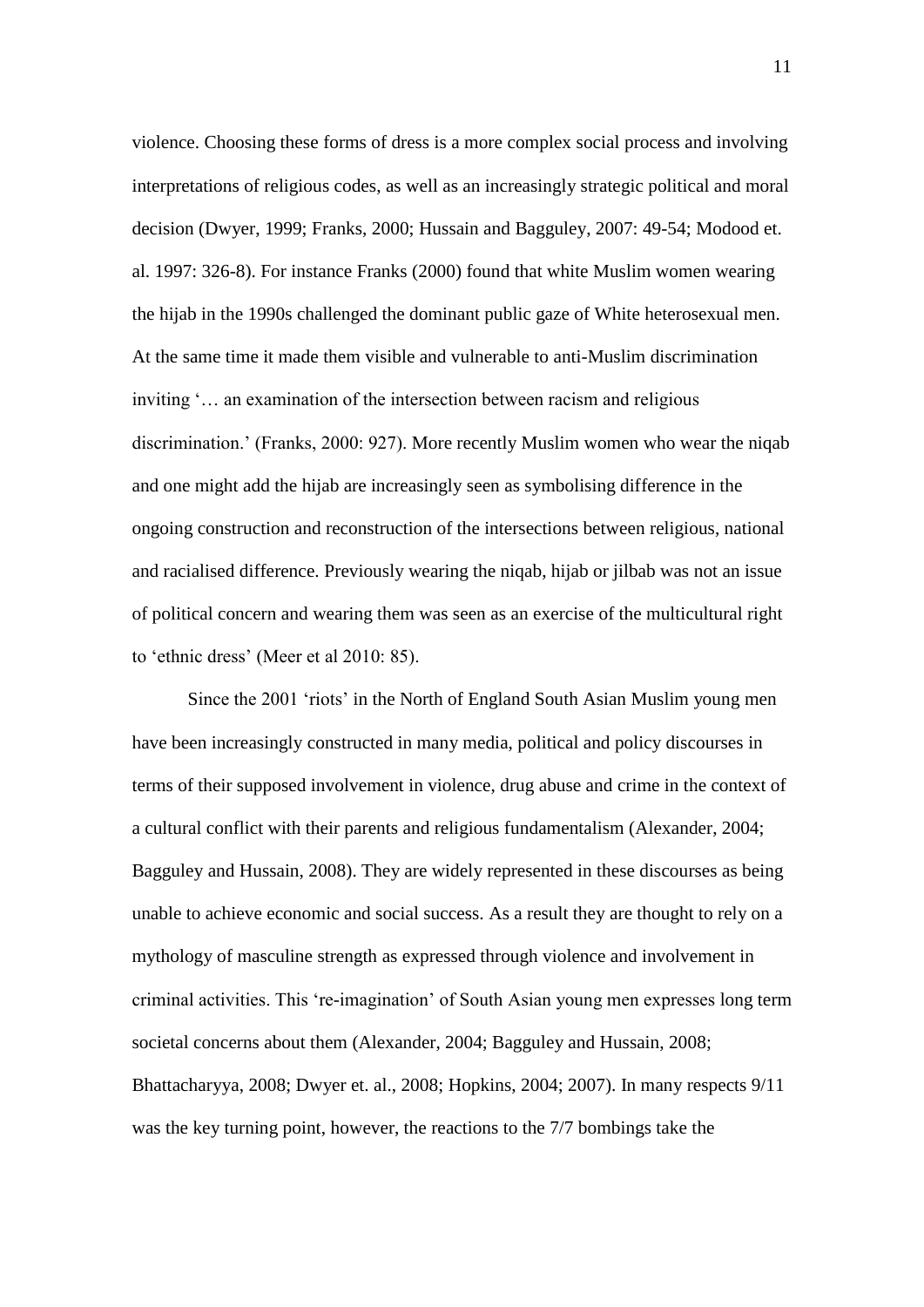'evolution' of British South Asian masculinity further as part of the process of the securitisation of British South Asian Muslim communities.

Whilst we want to highlight the Muslim/non-Muslim dichotomy at one level, we want to problematise it at another. There is a tendency in both public discourse and some recent academic contributions to speak unproblematically of Muslims when many of the political concerns and issues are specifically about British Pakistani Muslims. Very few authors have adequately highlighted this complexity and specificity (e.g. Lewis, 2007; Modood, 2005).

Finally, it might be suggested that 'Whiteness' is becoming more 'visible' as an ethnic identity, especially in those locations that have experienced ethnic conflict (Hewitt, 2005). How far do the some sections of the White community see the 7/7 events as an attack upon specifically White British or English identities? How might these responses shape their future relationships with other ethnic minority groups? What we see in some of the evidence presented below is an embattled sense of British-White identity that takes as its most immediate opponent the 'threat from Islam'. However, in support of our view that anti-Muslim feeling is more generalised these claims may also be found to some degree among non-Muslim ethnic minority groups. This illustrates the way Islamophobia speaks to non-white ethnicities, and highlights the significant point that securitisation requires a degree of popular legitimacy by cutting through other social divisions to be politically effective (Buzan et. al., 1998: 31).

#### **Methodology**

The research examined the impact of the London bombings on  $7<sup>th</sup>$  July on the local communities in Leeds and Dewsbury associated with the bombers. Beeston, Hyde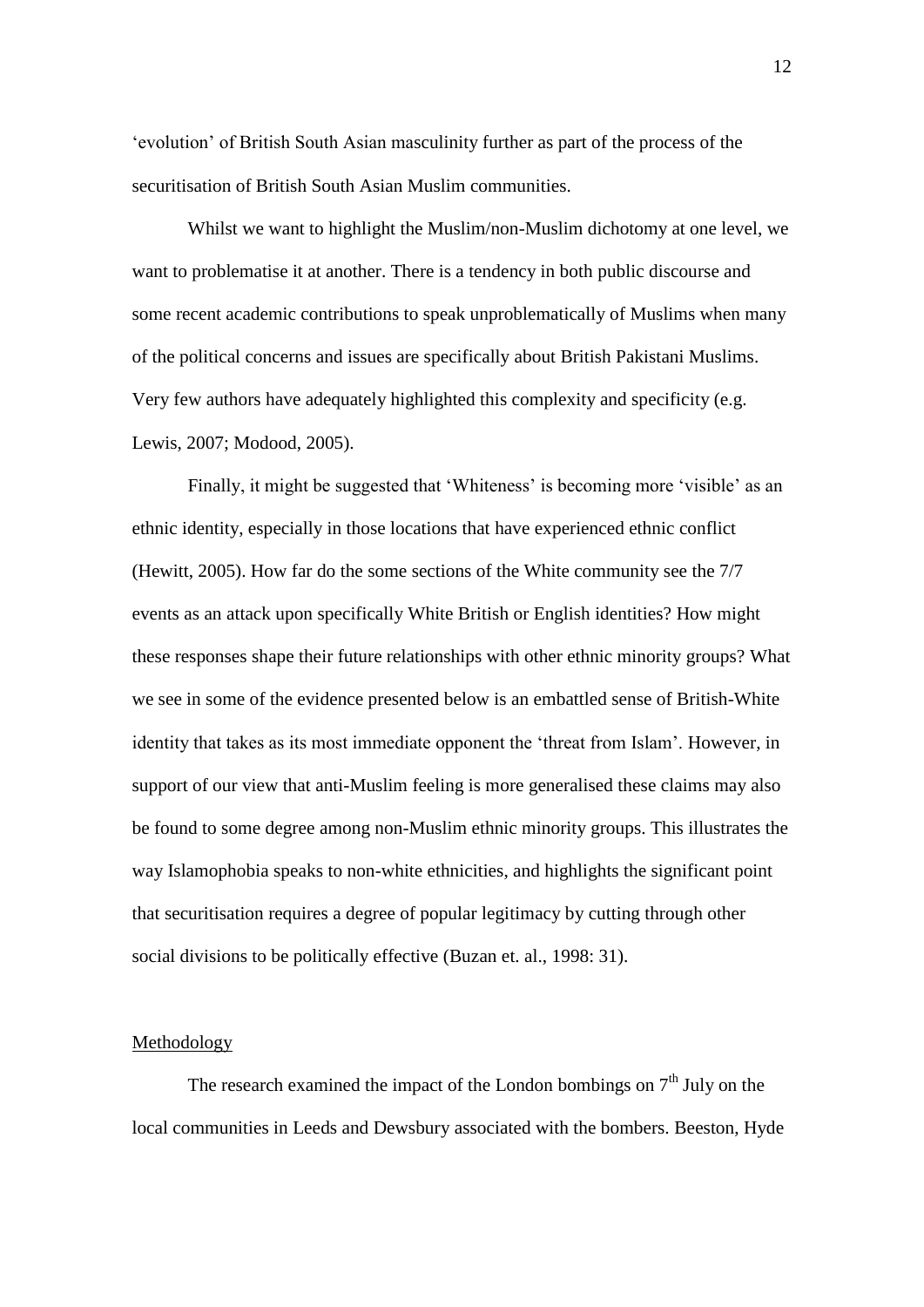Park and Dewsbury are largely residential, close knit and densely populated with back to back terraced housing, much of which is in poor condition. The area of Beeston is particularly deprived with the average income quite low, over 10,000 of the 16,000 residents having living standards which are amongst the worst 3% nationally (Anon, 2006). In the town of [Dewsbury](http://en.wikipedia.org/wiki/Dewsbury) Muslims make up around 22% of the population, but only 8% in Beeston and 6% in Hyde Park (Office for National Statistics, 2003).

Semi-structured interviews (141 in total) funded by the University of Leeds and the British Academy were completed with members of the Pakistani, Bangladeshi, White, African-Caribbean and Indian communities between September 2005 and September 2006. The interviews addressed many of the issues that had arisen in subsequent public discussions around the London bombings: perspectives on the London bombings; the role of Islam for British Muslims; extremism and Islam; relationships between generations in South Asian communities; South Asian masculinity; South Asian women; integration of South Asian communities; the fear of backlash against Muslims; how the bombings affected day to day relationships between communities; citizenship and identity; views about media reporting of the bombings and Muslims; leadership of the Muslim communities in Britain.

Men and women aged 16-35 and 36 and over were identified as groups for interviewing. The first is significant as it covers many who are likely to be British born Muslims and non-Muslims. Older ethnic minority people are more likely to have migrated as adults and subsequently taken up British citizenship. Thus we might expect different perspectives from the different age groups. All of the Bangladeshi interviewees aged 36 or over were born in Bangladesh, 57 per cent of older Indian Interviewees were born in India and 35 per cent in East Africa reflecting onward migration, and 75 per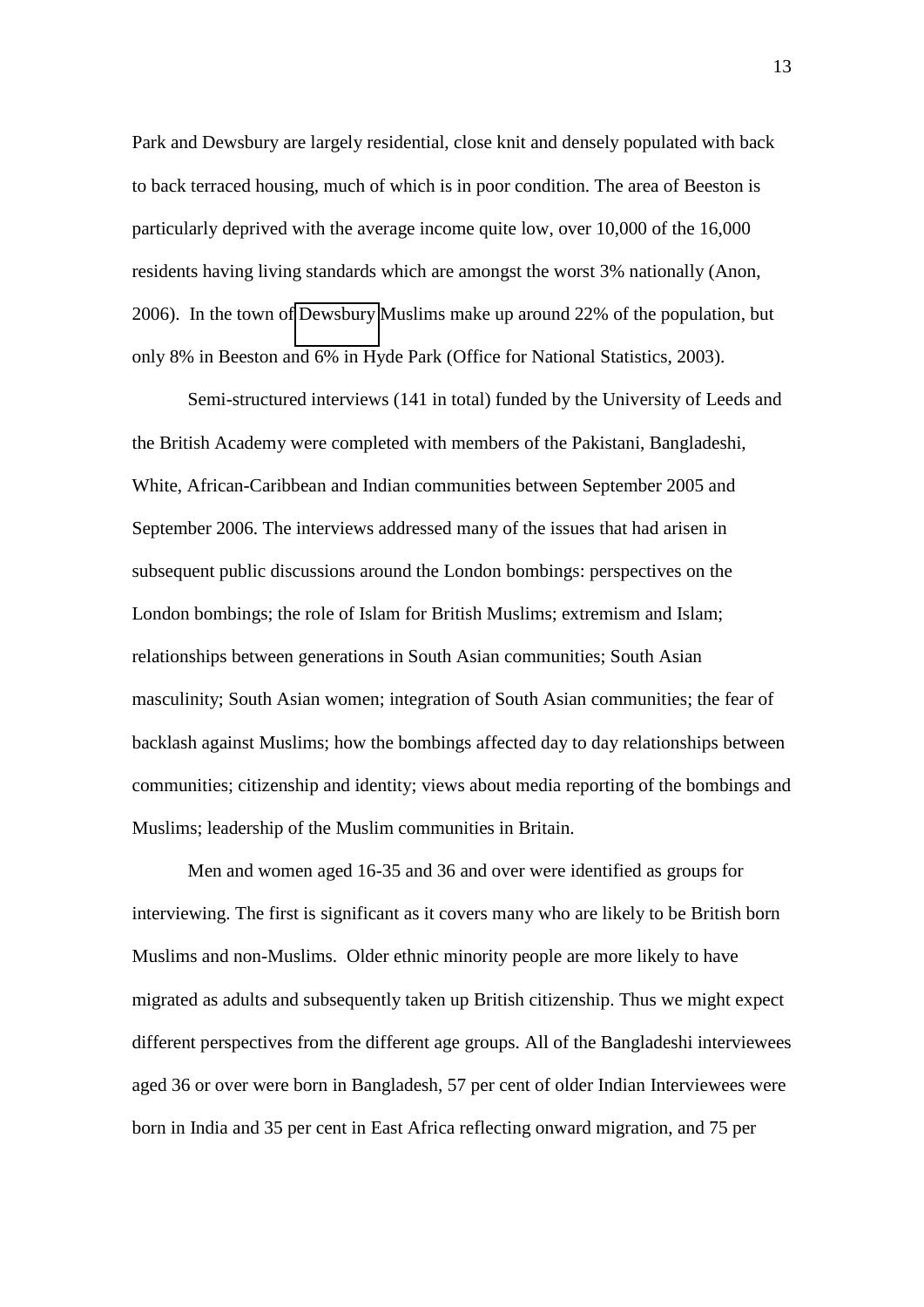cent of older Pakistani interviewees were born in Pakistan. This partially verifies this sampling decision. Given that the experience of being a securitised citizen is likely to be strongly gendered we were concerned to interview sufficient both men and women.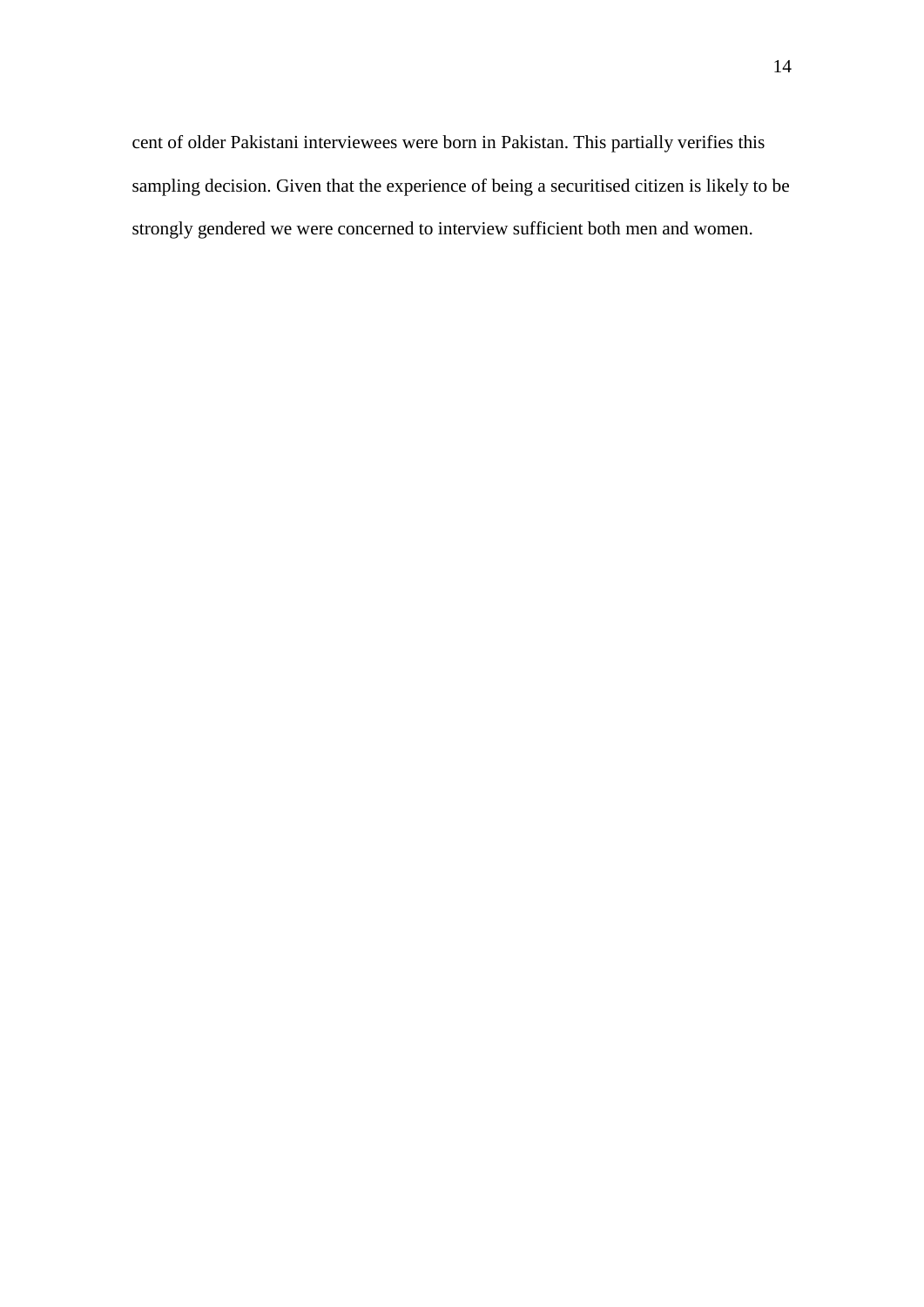### Table 1

## Age, Gender, Religious and Ethnic Characteristics of the Sample

|                | White |             | <b>Black</b> |                  | Bangladeshi      |                  | Indian |                | Pakistani        |                | <b>TOTAL</b> |             |
|----------------|-------|-------------|--------------|------------------|------------------|------------------|--------|----------------|------------------|----------------|--------------|-------------|
|                | $\%$  | $\mathbf N$ | $\%$         | ${\bf N}$        | $\%$             | $\mathbf N$      | $\%$   | $\mathbf N$    | $\%$             | $\mathbf N$    | $\%$         | $\mathbf N$ |
| Aged 18-35     | 33    | $\tau$      | 44           | $\boldsymbol{7}$ | 55               | 6                | 25     | 12             | 69               | 27             | 43           | 59          |
| Aged $36 +$    | 67    | 14          | 56           | 9                | 45               | 5                | 75     | 37             | 31               | 12             | 57           | 77          |
| <b>TOTAL</b>   | 100   | 21          | 100          | 16               | 100              | 11               | 100    | 49             | 100              | 39             | 100          | 136         |
| Men            | 38    | 8           | 38           | 6                | 55               | 6                | 47     | 23             | 46               | 18             | 45           | 61          |
| Women          | 62    | 13          | 63           | 10               | 45               | 5                | 53     | 26             | 54               | 21             | 55           | 75          |
| <b>TOTAL</b>   | 100   | 21          | 100          | 16               | 100              | 11               | 100    | 49             | 100              | 39             | 100          | 136         |
| <b>Muslims</b> | 14    | 3           | 6            | $\mathbf{1}$     | 100              | 11               | $8\,$  | $\overline{4}$ | 100              | 39             | 43           | 58          |
| Non-Muslims 86 |       | 18          | 94           | 15               | $\boldsymbol{0}$ | $\boldsymbol{0}$ | 92     | 45             | $\boldsymbol{0}$ | $\overline{0}$ | 57           | 78          |
| <b>TOTAL</b>   | 100   | 21          | 100          | 16               | 100              | 11               | 100    | 49             | 100              | 39             | 100          | 136         |
| Ethnicity      | 15    | 21          | 12           | 16               | 8                | 11               | 36     | 49             | 29               | 39             | 100          | 136         |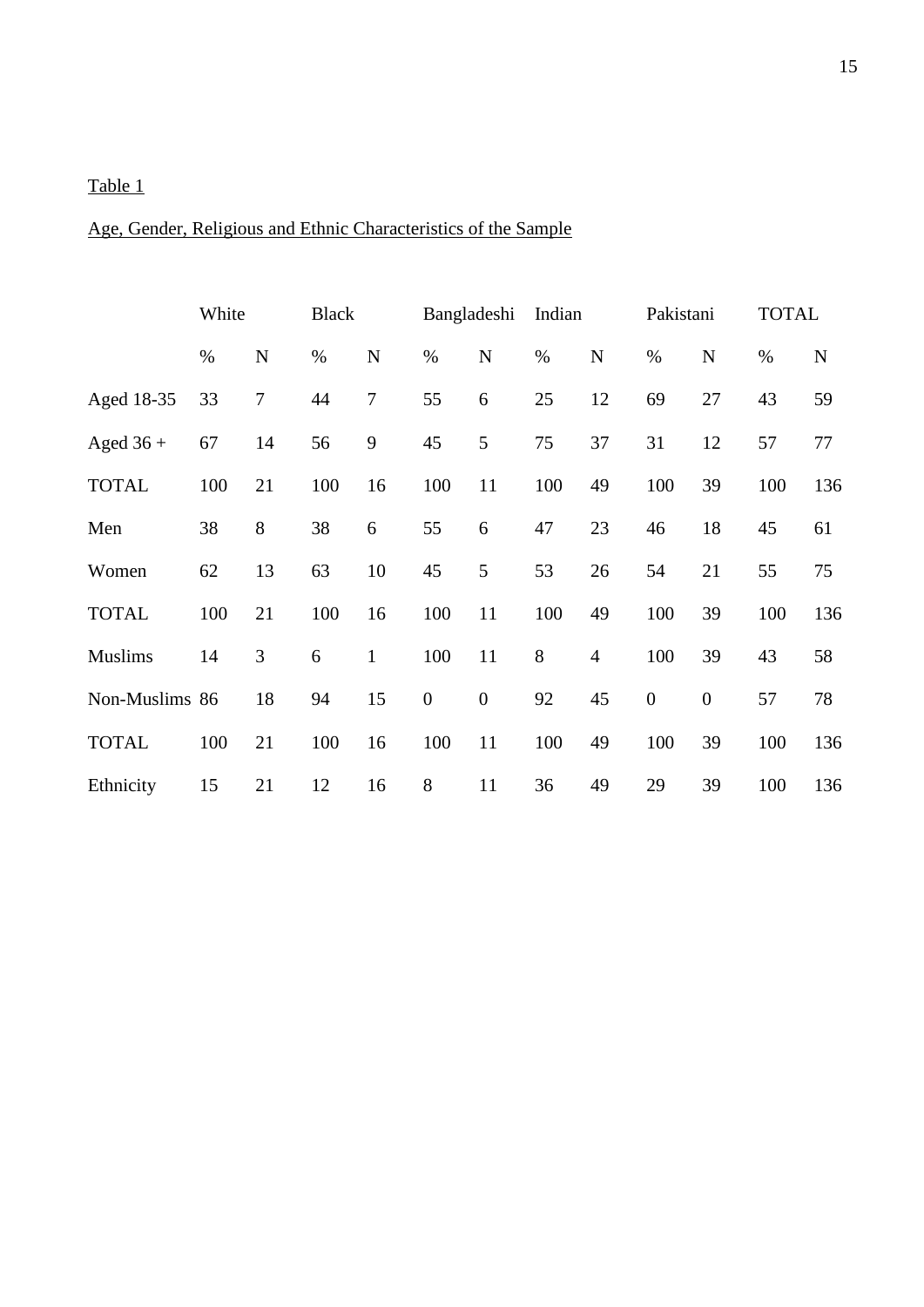Table 1 presents the age, gender, religious and ethnic characteristics of the achieved sample for which we have all this data (136 out of 141 interviewees). We sought minimum numbers of interviewees from the different principal ethnic and religious groups, men and women, and each age group from each locality. We were especially interested in interviewing Muslims and non-Muslims from different ethnicities in order to examine the analytical questions regarding the interactions between Islamophobia and racism. Sampling was via local contacts, community centres and groups and snowballing from these. The overall sample was from 41 per cent working class occupations, 29 per cent middle class and the remainder from intermediate occupational backgrounds.

Interviews were conducted by ethnically, religiously and in some circumstances by gender matched interviewees. The ethnic and gender matching of interviewers and interviewees can be problematic as it clearly reifies and fixes the very categories that we might want to interrogate (Gunaratnam, 2003: 80-6). We nevertheless chose this strategy for a number of reasons. Sending South Asian female interviewers into largely white residential areas where we expected hostility towards South Asians would have simply been irresponsible. Furthermore, some white people are much less likely to be 'honest' about their views on race and religion when people from ethnic minorities are present. Methodologically Whiteness was not an unproblematic norm, but required strategies of matching just as much as other ethnic groups. For white working class interviewees we used a trained interviewer from a local working class background, where a local accent is frequently used as a cultural marker of both local and class identity in the region. For some interviews it was necessary for the interviewer to be fluent in the first language of the interviewee. In some cases we expected that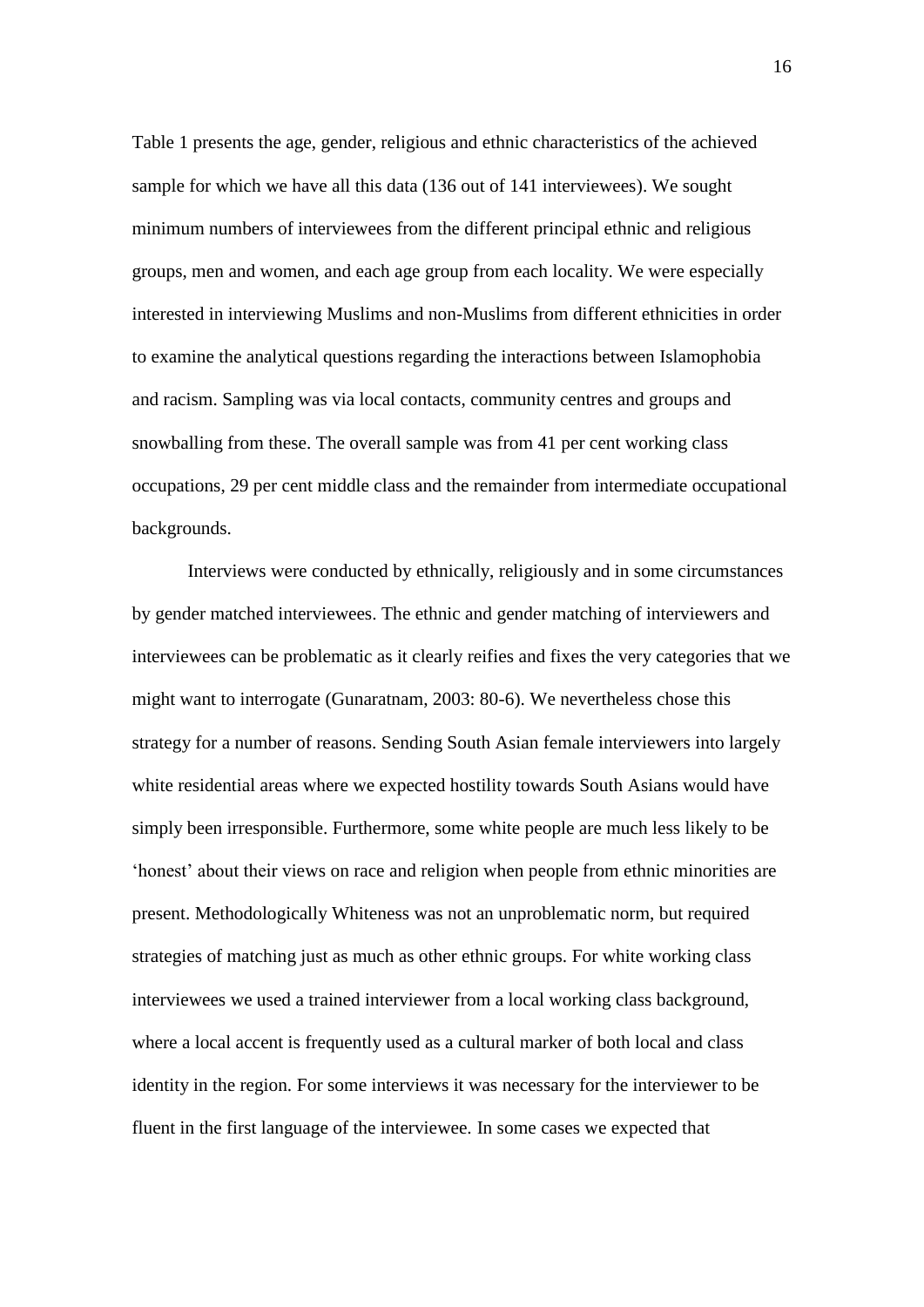interviewees would prefer to be interviewed by a woman, and indeed we found that this was the case in a minority of instances. Matching helps to build cooperation, rapport and trust, although we recognise this might only be along the lines of ethnicity, religion, gender or class and locality. Nevertheless, we felt that given the principal obstacles to both access and data quality and the issues of the project matching was desirable. Whilst we recognise the limitations of ethnic and gender matching and the risks it brings of reifying questionable categories, not to have attempted this might have put some of our interviewers at risk, limited the range of people we could have interviewed, as well as producing data of more limited quality, validity and reliability.

Interviewees were selected through local contacts and community centres, which were selected on the basis of the access they could provide to potential interviewees from specific ethnic and religious groups. This facilitated the negotiation of the matching of interviewees with interviewers. Interviews were transcribed and if necessary translated. The transcripts were anonymised with the use of pseudonyms, and analysed thematically. Quotations were selected on the basis of their relevance for the overall analytical argument and the processes we are considering (Hammersley, 1990: 107). We have sought to compare themes between groups of different ethnic origins, religion, gender, locality and class. For this particular paper our analysis highlights the comparison between Muslims and non-Muslims.

#### Popular non-Muslim Views About the 7/7 London Bombings

The interviews show a concern with the Iraq War as a reason for the 7/7 bombings. However, Islam was seen as leading to violence of this kind, and Mosques were identified as the sites where 'terrorism' was organised. Connected to these views were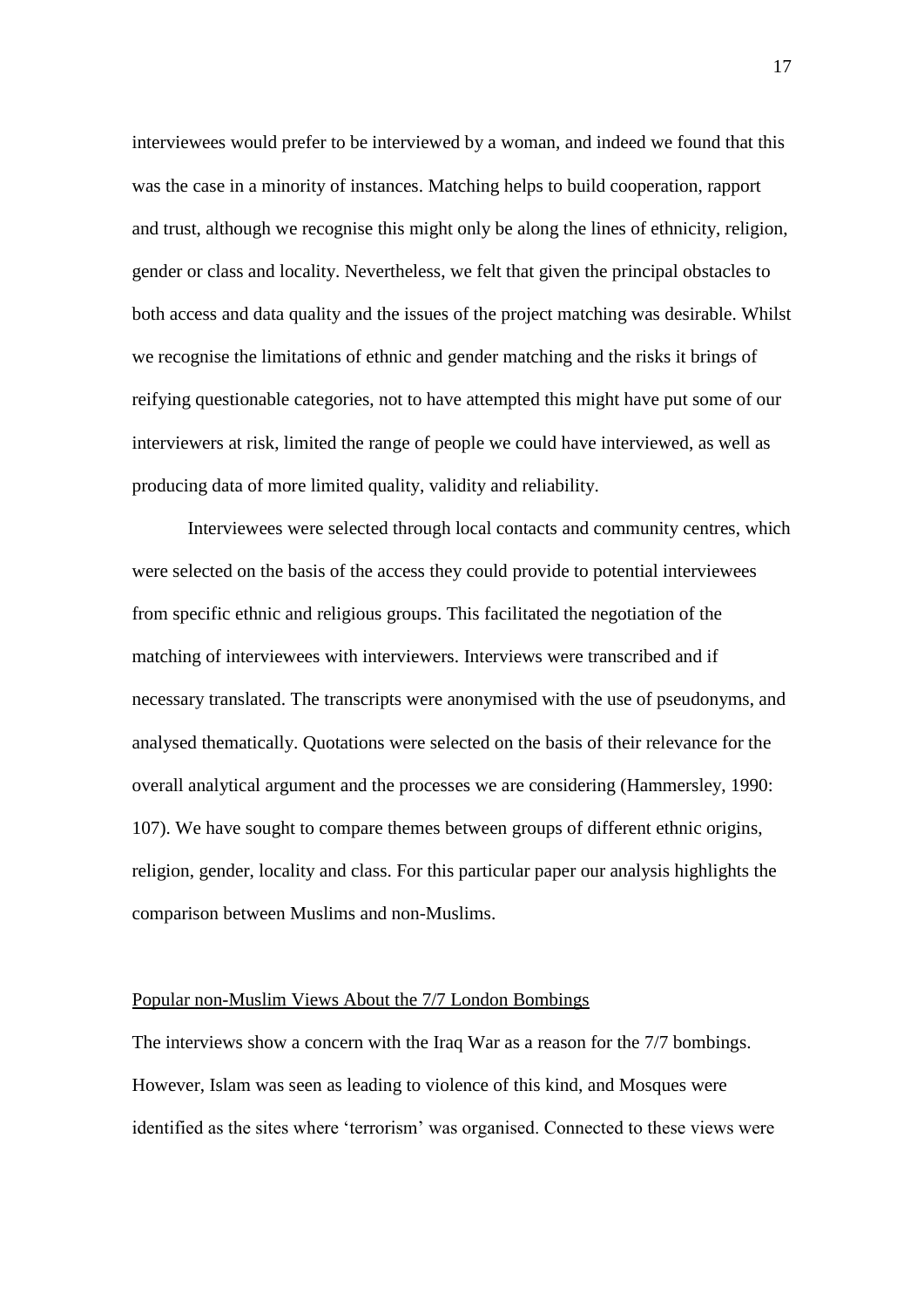concerns about immigration and multiculturalism as well local questions about resource distribution and welfare services. Taken together these quite disparate themes constitute a complex uneven but more or less coherent pattern of popular Islamophobia which characterised all Muslims as a potential threat. These combined in some cases with wider racist concerns which validate for us the analytical distinction between racism and Islamophobia. Furthermore, some key themes echoed those promoted by leading politicians and commentators from the liberal-left, as well as Government and opposition spokespersons as part of the process of the securitisation of British Muslims (Fortier, 2008: 2; McGhee, 2008: 87-8; Modood, 2007: 11). Despite their hostility towards the bombers we found evidence amongst both our White and non-White respondents where they disagreed with the government's insistence that the situation in Iraq was irrelevant to the bombings. For example:

I think it all originates from that 9/11 in America. I think it's probably been going on before that but I think that and the Iraq war with all the British troops in - that's what's sort of set things going. (Maggie, white, no religion)

 Four bombs on the train is happening every day in Iraq. They wanted to get the message over.., this is what you are doing in Iraq. (Jagger Singh, Indian, Hindu)

Whilst at one level these views diverge from certain dominant political discourse laying open to question some of aspects of the securitisation perspective, our interviews also revealed that non-Muslims of all ethnicities had a narrow and negative of Islam consistent with the effects of Islamophobic securitisation. One possible interpretation of this is that some non-Muslim ethnic minorities might be seeking to identify with what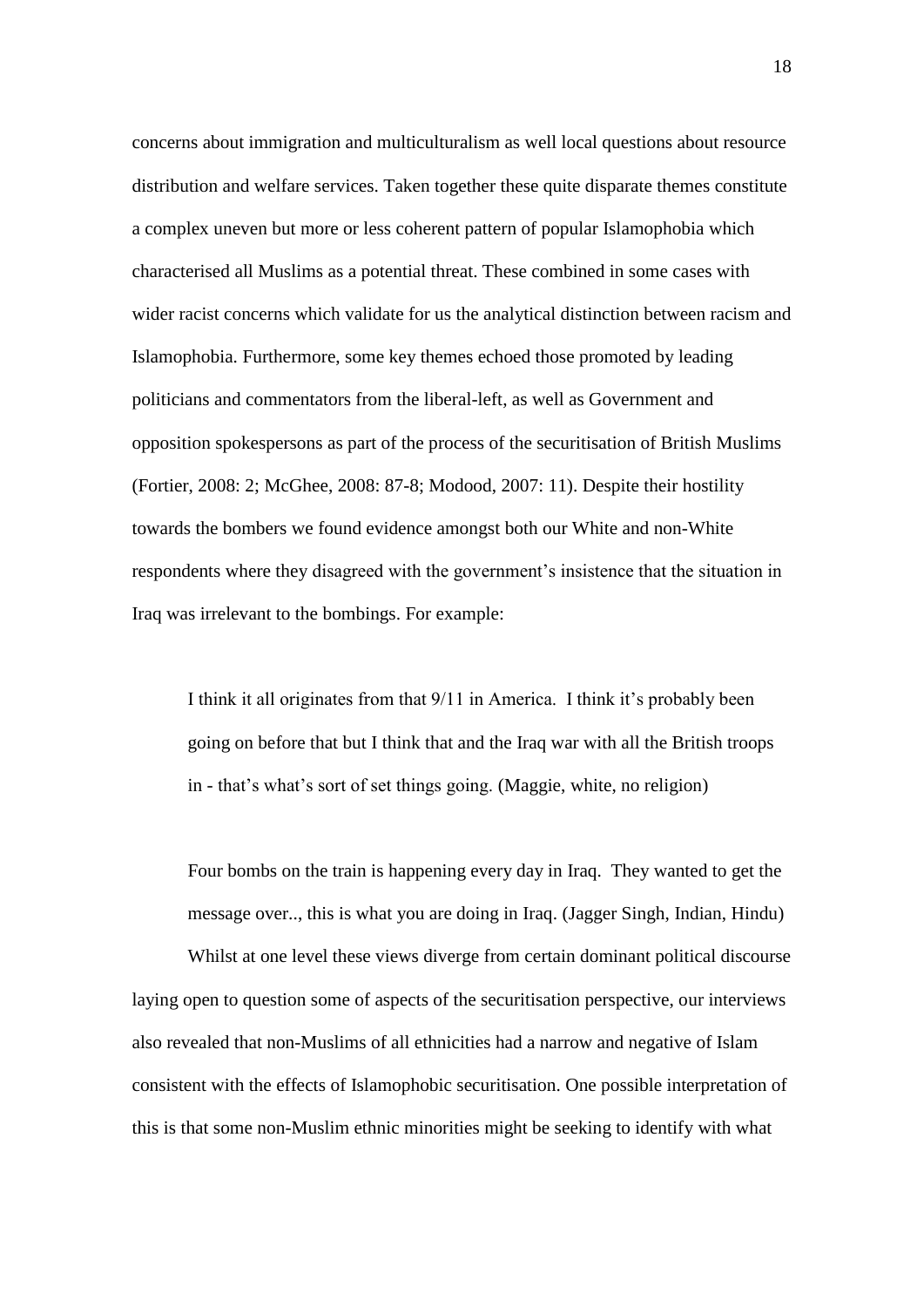they perceive to be dominant anti-Muslim discourses. These views saw Islam as specifically justifying these kinds of terrorist action, as providing psychological fulfilment for the perpetrators:

What I have heard with the suicide bombers they get a higher place in their heaven and they have got six virgins waiting for them when they get up there and it is an honour for them to do it. This is what their religion is as I see it… (Doreen, African-Caribbean, Christian)

Although these comments seek to 'explain' the motivation of individuals committing acts of violence, they do so solely with reference to religion and not with reference to ethnicity or any racialised constructs which vindicates the need to distinguish racism from Islamophobia. Furthermore such popular discourse seem to be related to what are constructed in the media as central facets of Islamic beliefs (Moore, et. al., 2008; Nickels et al., 2010; Poole, 2006). In contrast White non-Muslims talked about the changing face of Britain resulting from migration, criticising an 'occupation' of Britain and multiculturalism. Many worried about their own position within Britain as found in previous accounts of local White racism (Back, 1996, Hewitt, 2005). Articulated in a narrative of white national self-blame, this illustrates how some themes from traditional white racist discourses have been popularly reconstituted by the process of securitisation. As illustrated in the following quote Islamophobia and racism seem to be combined with reference to 'we're the minority' implying White Britons being illustrated with the erroneous example of Leicester becoming 'the first Muslim city':

The trouble with this country now is that we're the minority aren't we? I mean Leicester, you go to Leicester and that's going to be the first Muslim city - give it another couple of years. We've been getting' too soft with them all. We've let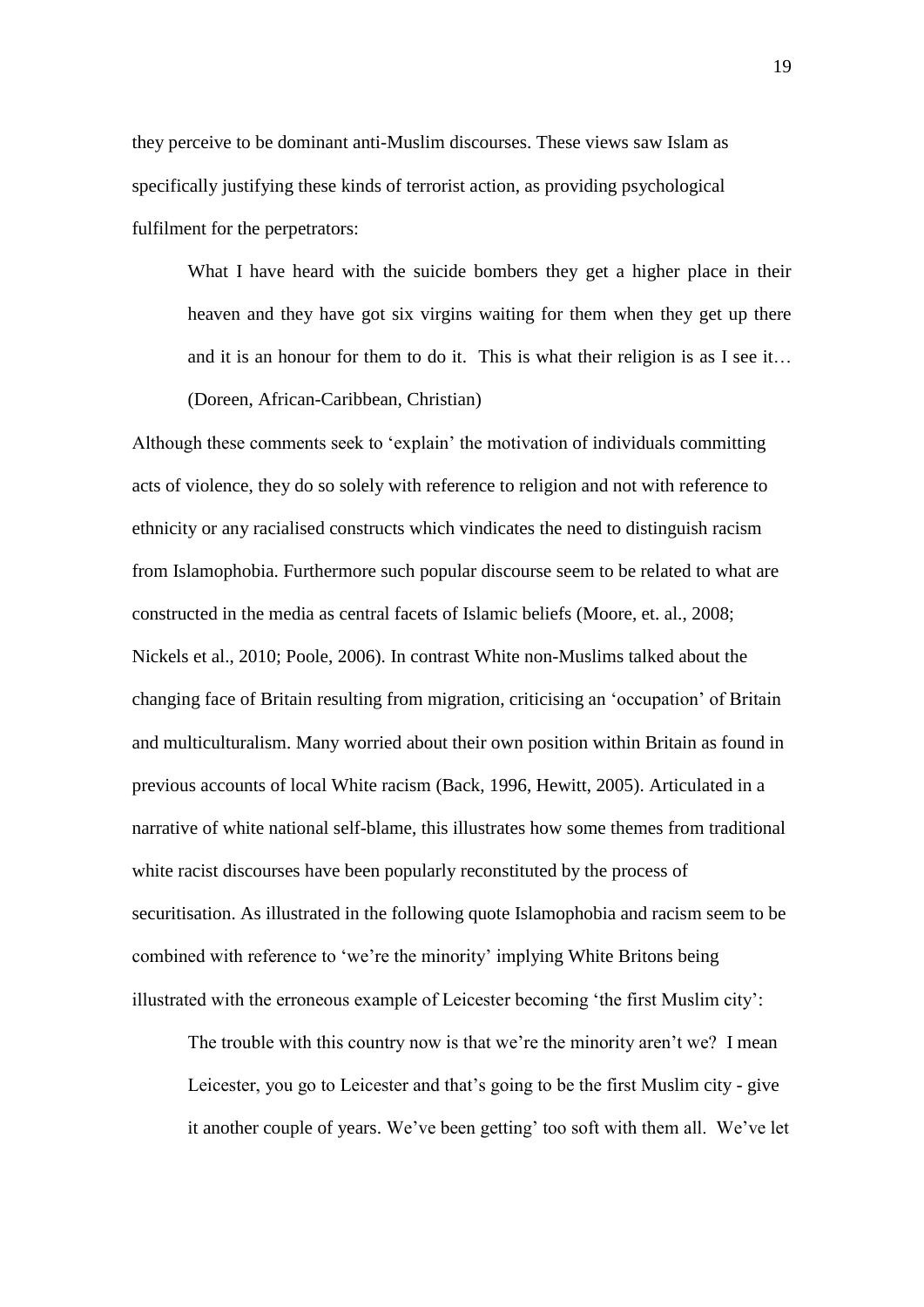it escalate so its our own fault, we should tell them you're not doing this, you're not doing that, you do as we say if you don't like it then just go away. (Jim, white, no religion)

It was hardly surprising such individuals were lending their support to the far right British National Party (BNP). Some of our White respondents were supporting the party's agenda and had been for some time. This kind of rationalisation of support for the BNP in terms of a wider racist hostility illustrates the importance of distinguishing it from Islamophobia. Indeed this kind of support for the BNP was one of the things that really distinguished those white respondents from the ethnic minority respondents who also shared anti-Muslim views:

 I support them (the BNP) full stop…., they (ethnic minorities) live like pigs, give them a tent, stick them in a muddy field and let them get on with it. I said just send the bleeding lot back and bomb them. We don't want them.

(Alice, white, no religion)

Some interviewees were also suspicious of where Muslims obtained money to sustain the lifestyle they supposedly had. In probing these sentiments we discovered this was partly rooted in the perceived allocation of public funds towards ethnic minorities generally, but more specifically the Muslim community. In this way local experiences and grievances against ethnic minorities generally but Muslims in particular were linked into the wider national and global 'security' concerns about Muslims, in short how Muslims have been securitised. There was criticism that Muslims were 'demanding too much' and were 'getting their own way'. This was linked into the view that Muslims were somehow exceptional and unique in their unwillingness to integrate into British society. For example one of our non-Muslim South Asian respondents told us: 'The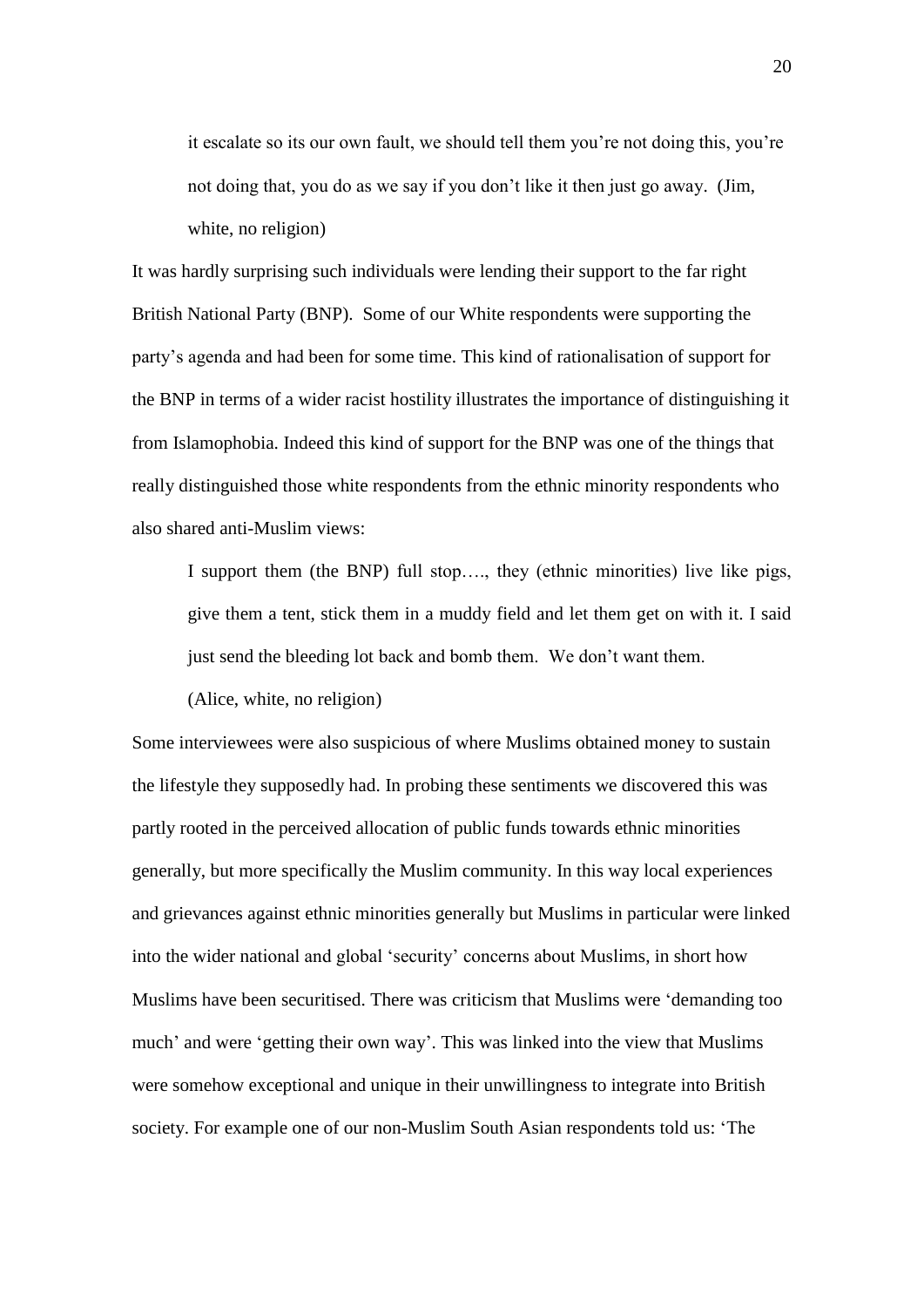Muslims want to stay in Britain, want to use facilities but don't want to be part of the society at large.' (Davinder, Indian, Hindu) Like the other instances of Islamophobic sentiments this has a denigrating implication towards Muslims representing them as some sense 'fickle' wanting the advantages of British society but refusing to fully be part of it. These sentiments might also reflect a desire to identify with the dominant non-Muslim character of British society, so that Islamophobia is not just the preserve of the White majority.

Non-Muslim residents told us of conflicts between White and South Asian men nearly resulting in 'riots', and controversy over a merger of the two local high schools resulting in their racial desegregation. Whilst reflecting the findings of other research into localised racisms (e.g. Hewitt, 2005), these localised political issues are now entirely framed in terms of the 7/7 bombings and the perceived 'threat from Islam'. An aspect of well established racism has now been re-articulated within the securitisation of Islam and British Muslims. Local council policies were criticised by some for being 'too much in favour of Muslims' and allowing the practice of Islam:

From what I see in and especially because I work for the Council, there's so much political correctness now that everybody's too frightened to not let them practice in work or in the community. (Jenny, White, no religion)

This suggests that whilst people are blaming the Muslim community and their religious leaders in part for failing to deal with extremism, they do not consciously think of this as Islamophobic. However, there is not only condemnation of Muslims in general, but also of mosques in particular, especially the role that they believed mosques had played in perpetuating extremist groups. This aspect of Islamophobia has been constructed through the securitisation of specifically Islamic public spaces (Werbner, 2009). Not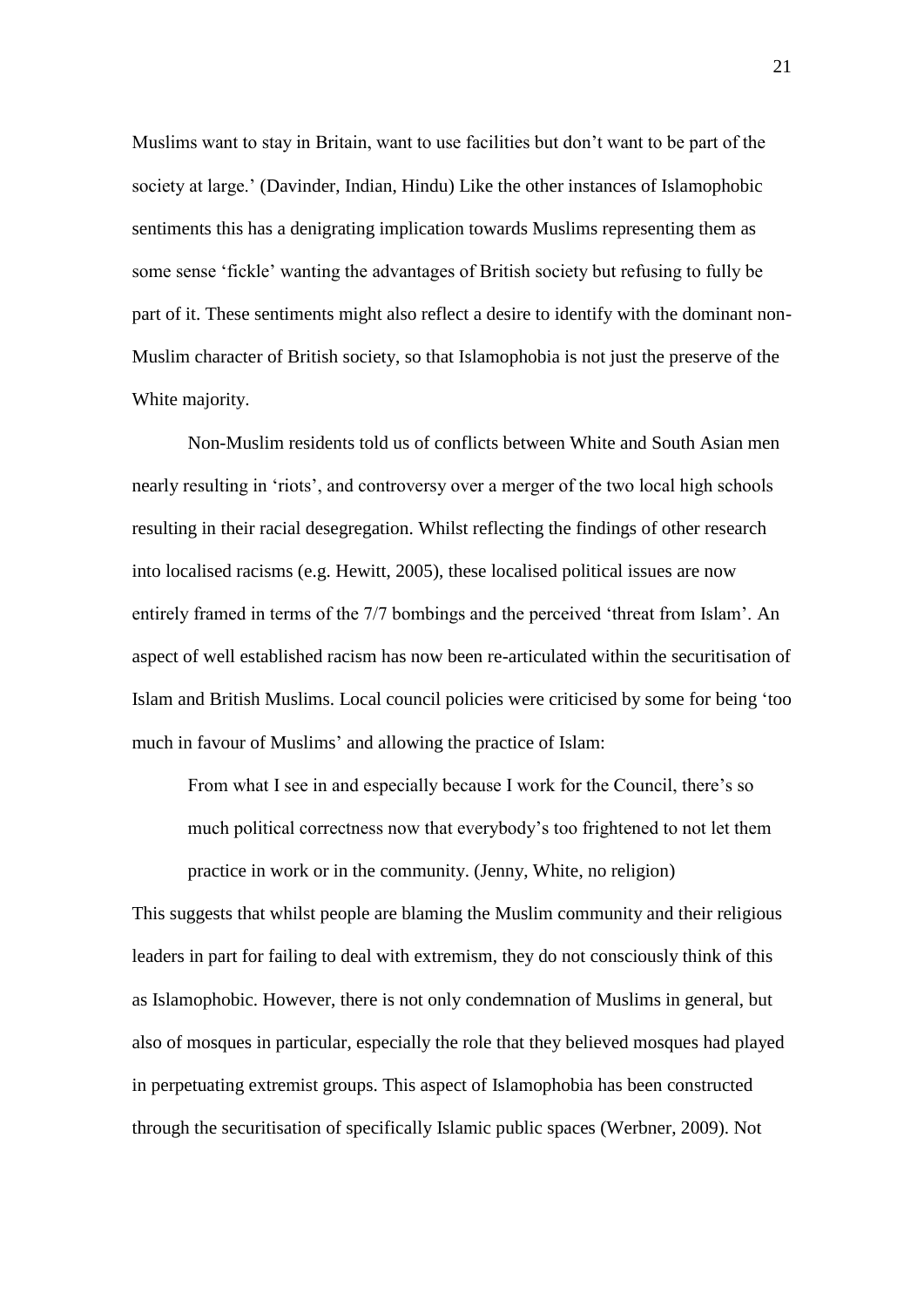only were people critical of mosques, but also sanctioned exceptional action against them, being critical of the freedoms they had abused. Mosques had now become 'suspect places':

… when they are going to the Mosque instead of them praying they are just trying to do things to plan terrorism. But all along they have had that freedom there are Muslims and Mosques in places that you cannot imaging you know. (Neema, African-Caribbean, no religion)

These kind of Islamophobic sentiments seem to reflect a concern with not really knowing what happens in mosques: '… you cannot imagine you know'. Everyone – Muslim or not - acknowledged there had been a serious impact on social cohesion within the Beeston, Hyde Park and Dewsbury areas: 'Everyone is more wary now, there is a bit more hatred, everyone is a bit more afraid…, frightened in a sense.' (Kulwant, Indian, Sikh). Generally Muslims were perceived to be lacking in integration and segregating themselves from others reflecting but one aspect of the media and politicians' securitisation of Muslims. Whereas 'blacks' and 'whites' were seen as 'integrating', Asians, by which Veronica in this case means Pakistani Muslims, are seen as not integrating and not wanting to integrate:

If there's this integration that everybody keeps going on about why it isn't a mixture of Blacks, Whites, Asians, but no it's always Asians. Whereas you'll see Whites and Blacks together, Asians it's always Asians… You always get your Asians together. (Veronica, African-Caribbean, Christian)

These kinds of argument racialise Muslims as 'Asians'. This may also be reflecting a desire to identify with the dominant non-Muslim and 'non-Asian' White and Black Britain which 'Asians' have been constructed as threatening in these discourses. It is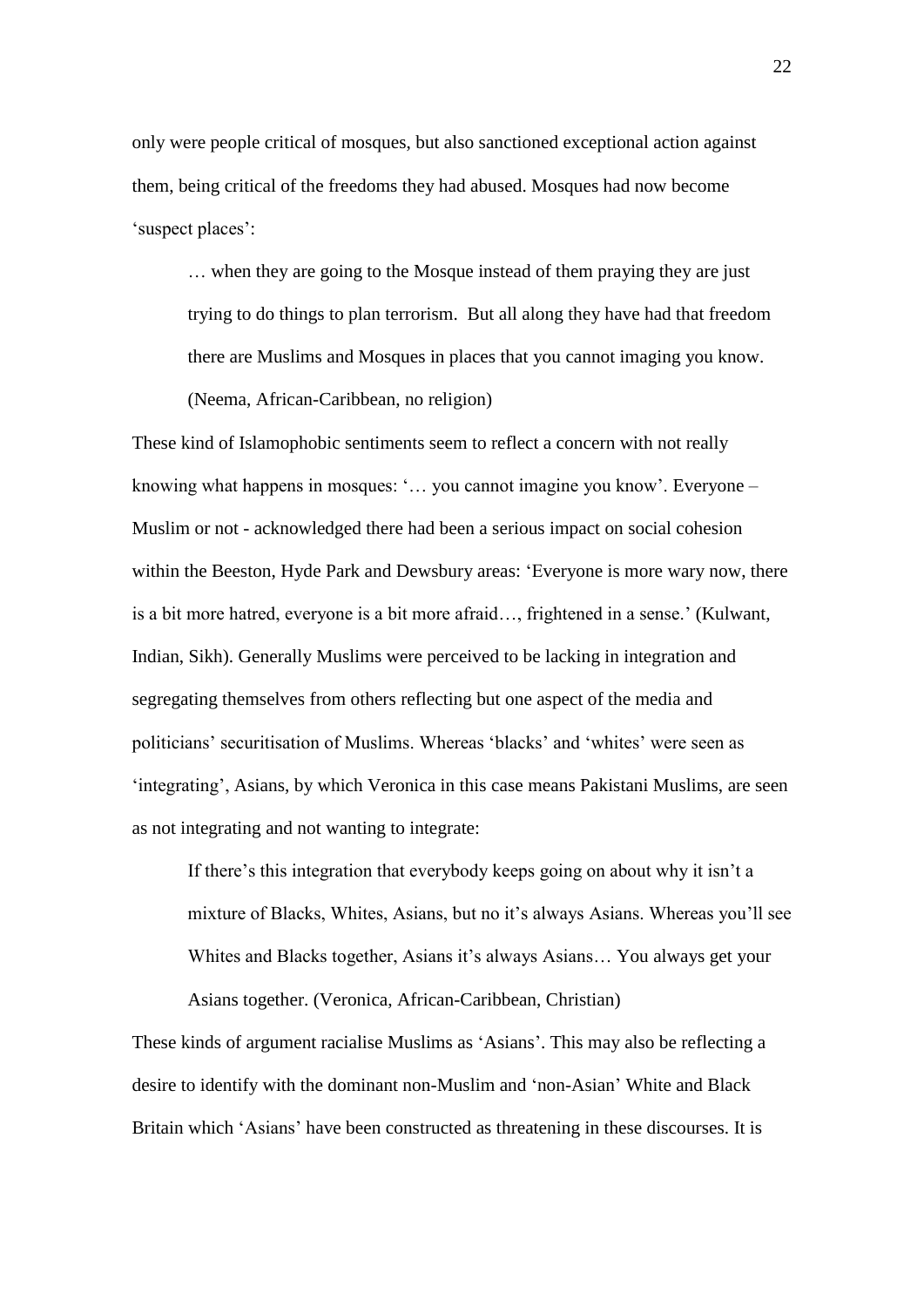important to note here that the term 'Asian' for many of our interviewees refers to Muslims of Pakistani or Bangladeshi heritage. These are 'common sense' enunciations of official community cohesion discourses, which first emerged as an official response to the 2001 riots (Bagguley and Hussain, 2008). Since 2005 they have become a central part of the government's counter-terrorism strategy, (Husbands and Alam, 2011). We can see how Muslims can be variously 'Othered' on religious or racialised grounds or on some combination of them. There is no simple general anti-Muslim cultural racism evident here. One of the outcomes of the process of securitization at the level of popular discourse is to see Muslims as effectively being discursively excluded from Britishness on these varying grounds, and that this is done from various ethnicised self positionings – White British as well as a variety of ethnic minority non-Muslim British positionings.

#### Muslim Perspectives

Werbner (2009) maintains that Britain is marked as a site where British Muslims have mobilised and are continuing to mobilise as citizens. Likewise Jacobson (1997) and Samad (1996) demonstrate how identification with Islam is strengthening amongst some of the younger generations of Muslims both as a reaction to racist hostility and a deeper understanding of Islam. This is reflected in how our respondents talked about the role of Islam within their lives and how it was central to their existence.

As the practice of Islam is growing, so is the strength of identification with the global Muslim diaspora. Being beyond the nation-state with its fixed boundaries Muslims may be geographically scattered, but are connected by ties of co-responsibility across the boundaries of nations. Muslims in Britain are part of this global Muslim transnational network of dispersed political subjects (Werbner, 2000). The first Gulf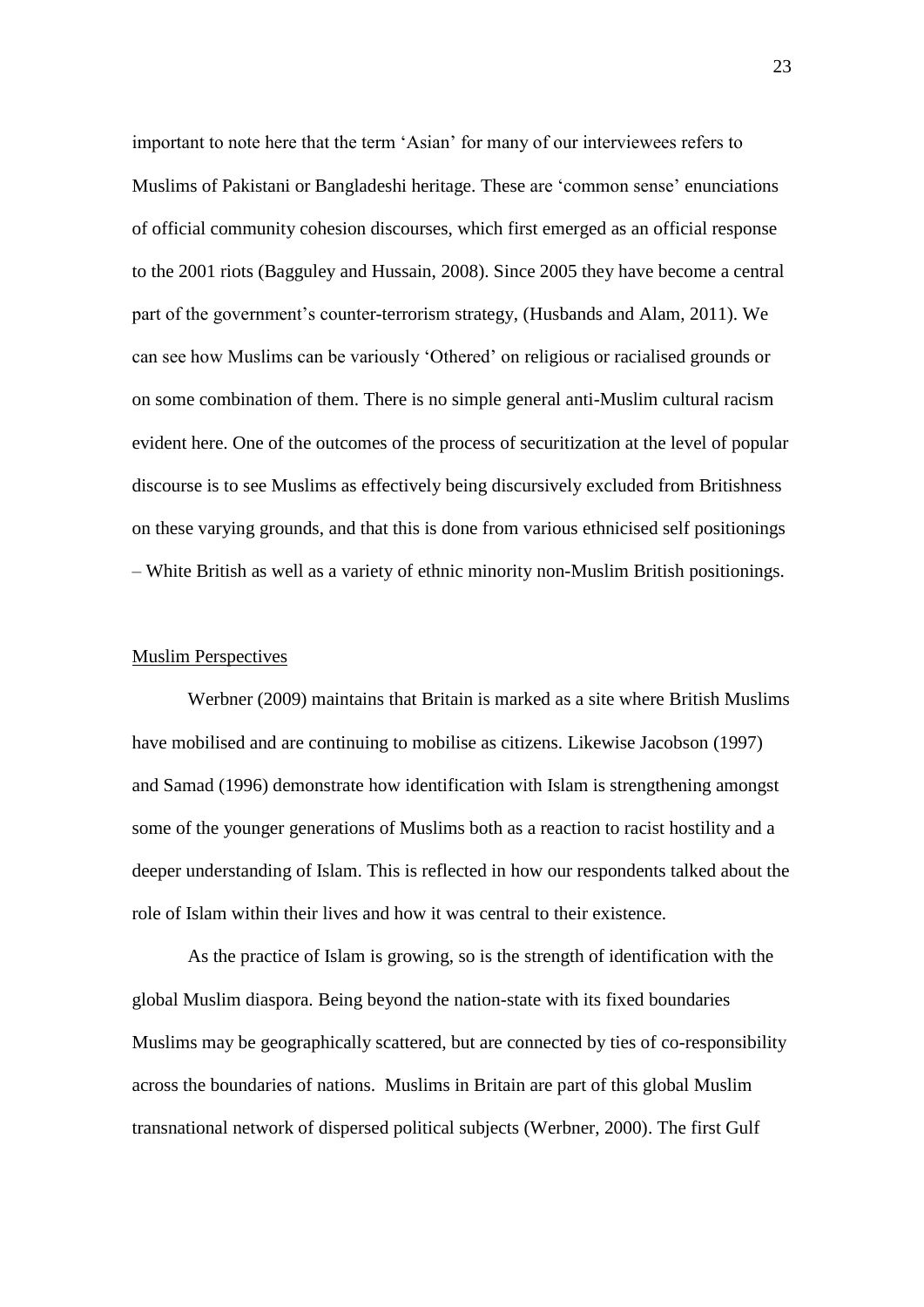War (1990-91); the genocide in Bosnia (1993-6); the conflicts with the Taliban in Afghanistan (1997-2002); and the War in Iraq (2003); have all played a part in creating a transnational Muslim solidarity. Muslim diasporic transnational mobilisations, including the conflicts surrounding the Rushdie affair and the Gulf War, have been key moments in the development of a trans-national Muslim British consciousness (Modood, 1990; Werbner, 2000). This transnational Muslim consciousness amongst British Muslims is supposedly specific to British South Asians (Lewis, 2007), and possibly reflects British South Asian Muslims' history in the anti-colonial struggles in the Indian sub-continent. From this perspective we can make sense of how our Muslim respondents talked about how issues in Iraq, Palestine, Afghanistan were affecting Muslims in Britain:

Muslims we are more alert because we tend to discuss those kinds of issues more openly with our friends and colleagues and we are at times more aware of what is happening than the white community… There is the injustice and the difficult position that other Muslim brothers and sisters are faced with and they are unable to support these people… that's what gets them enraged and angry. (Pavel Ahmed, Bangladeshi)

The government denied the invasion of Iraq was a factor contributing to the rise of extremism within the British Muslim community (Rai, 2006). All our Muslim respondents pointed to the invasion of Iraq rather like the non-Muslims, but from a very different positioning. For Muslims this expressed identification with Muslims internationally, as Salina a Pakistani woman told us: 'Britain was side by side with [George W.] Bush…, Tony Blair didn't listen when people said 'we don't want to go to war!'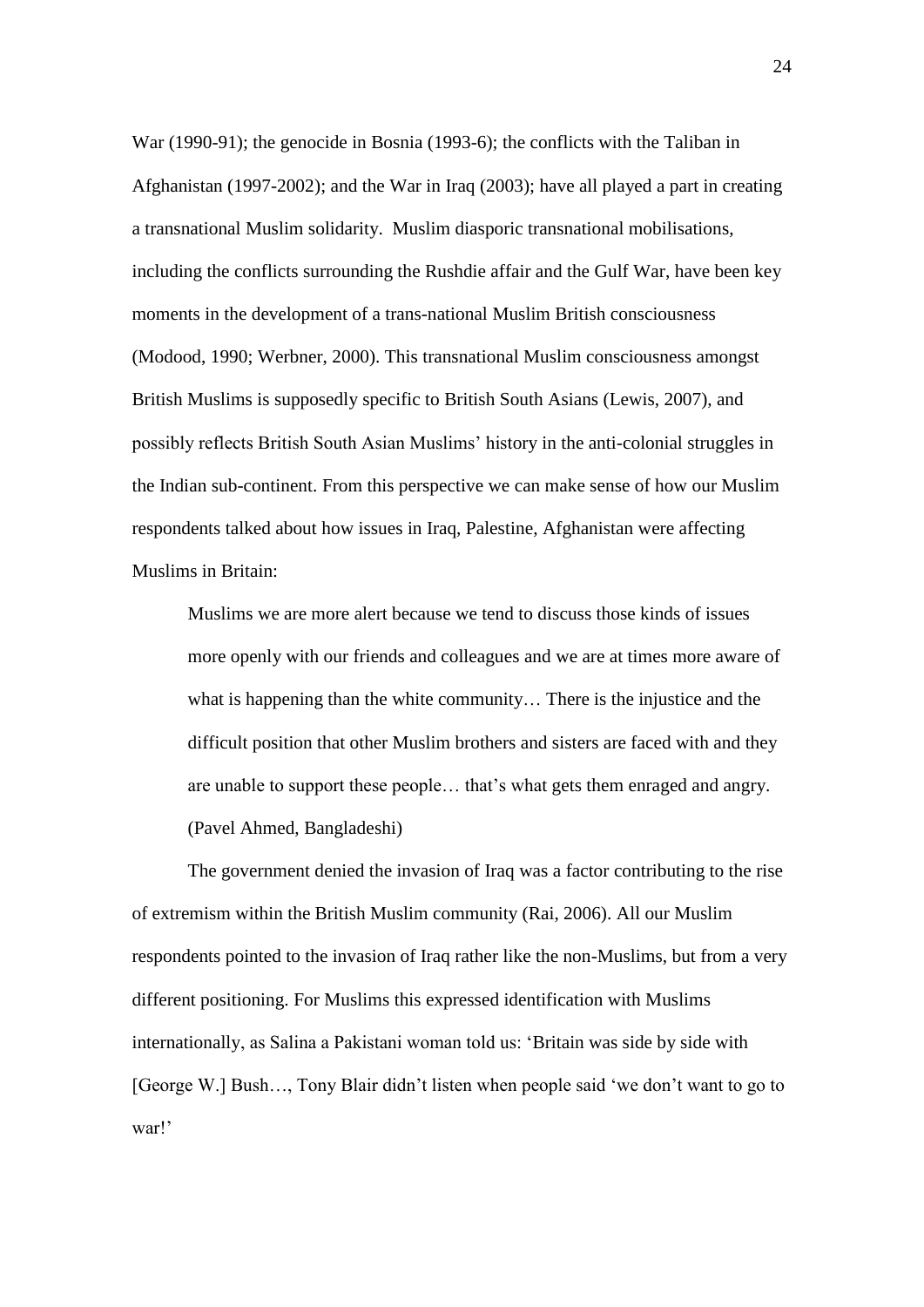Whilst the overwhelmingly majority of respondents criticised foreign policy, the fact that the bombers came from their local community could not be doubted. All of the interviewees overwhelmingly condemned the bombings by what they all referred to as a small minority of Muslims.

… suicide is completely forbidden in Islam…, whoever says Islam says a suicide bomber is a martyr is completely wrong these people are just fundamentalists and extremists and people who might have been brainwashed thinking this and that. (Kani, Pakistani)

Religion had nothing to do with the bombings; no religion tells anyone to

bomb…, we have no right to kill anyone. (Shabana Begum, Bangladeshi) Our respondents criticised the way in which the actions of a small minority had been represented in some quarters as representing the inclinations of Muslims generally. We often encountered instances of how the process of securitisation was having an effect on how British South Asian Muslims see their location in Britain changing. People spoke of a very difficult to describe and define 'feeling' that they were being treated by non-Muslims as 'one of them'. As such they felt there were now increasingly defined as in generic negative terms, rather than as individuals:

…the way you sort of feel and you hear around, like I said now it's more recognised and people do seem to think of you as being one of them and they don't seem to think that you as an individual. (Sophia, Bangladeshi)

It is significant that these experiences are interpreted though the framework of Muslim identity. It is their identity as Muslims that they see as being threatened and denigrated. By implication it is Islamophobia and not racism that is operating here and hence the importance of analytically recognising the differences between them.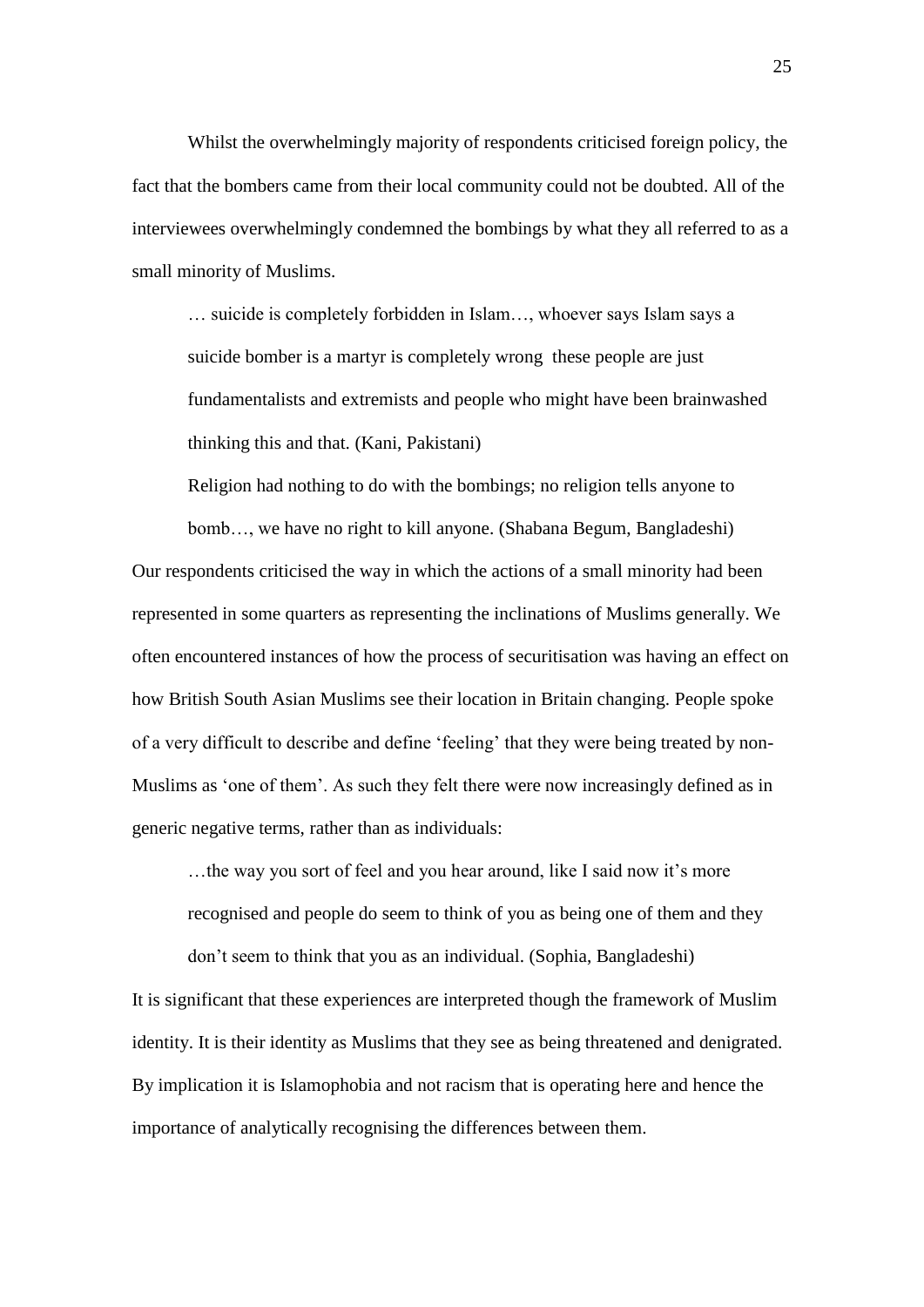Soon after the 7/7 bombing in London the perpetrators were very soon identified as Muslims. Afterwards Islam and Muslims were predominantly represented in the media only in relation to terrorism and major international conflicts (Nickels et al., 2010) reflecting longer run trends in the media reporting of Muslims (Poole, 2006) and the overall securitisation of Muslims. The issue of media bias thus needs to be considered seriously, as the extent of coverage of 'extremist groups' and 'Islamic terrorisms' has increased significantly (Moore, et. al., 2008; Nickels et al., 2010; Poole, 2006). Arabic words (such as 'jihad') are appropriated into a universal journalistic vocabulary, and they have been invested with new meanings, with connotations of extremism and violence. Furthermore words such as "fundamentalist"; "extremist"; "radical," are regularly used in headlines across the British press regardless of their political inclinations (Moore, et. al., 2008; Nickels et al., 2010). Unlike the non-Muslims, our Muslim respondents resisted these media representations of Islam and Muslims:

What does an extremist mean and what does a fundamentalist mean? There's no such thing as extremist and fundamentalist in Islam. (Shabana Begum, Bangladeshi)

These are just words they don't mean anything. They are just using these words to make Muslim look evil and bad. It's the media and stuff that use these words. (Mohammad, Pakistani)

What these interviewees seem to be identifying is Islamophobia rather than racism. They interpreted much media and political discourse after the 7/7 bombings as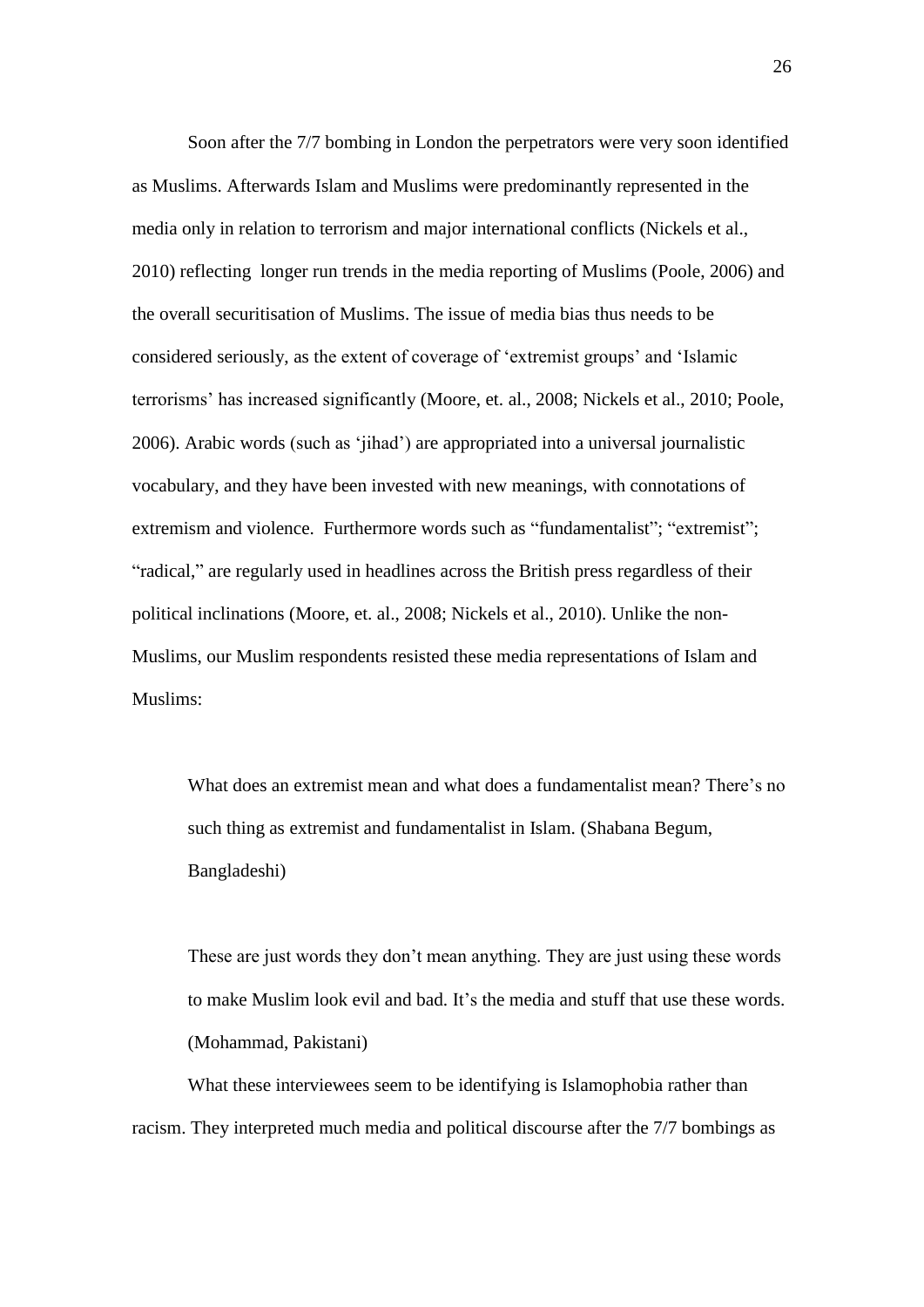specifically anti-Muslim as specifically Islamophobic rather as being racist. These perspectives thus reinforce the claim that the securitisation of British Muslims has a specifically Islamophobic dimension rather than a racist dimension. However, this does not mean that racism did not feature at all, as Muslims are frequently identified using racialised criteria.

Local Muslims of South Asian origin experienced the backlash from the 7/7 bombings due to their skin colour and also their Islamic dress**.** This reflects local tendencies to identify Muslims using racialised criteria illustrating how Islamophobia and racism interact in locally specific and gendered ways. Bana lives in Beeston and talked at length about the hostility she had heard others had experienced and for fear of reprisals herself did not travel out of Beeston: 'I didn't go out in 2 weeks in case something happened, if you go out this area you get stared at cos I wear the hijab.' (Bana, Bangladeshi) This self-policing of personal mobility was not just some ungrounded fear, but was based on the real experiences of publicly enacted forms of Islamophobia. These typically took a form directly shaped by the status of British Muslims as 'securitised citizens'. For example, Salina a Pakistani Muslim talked about walking with her children and being verbally abused: 'You get drivers going past screaming at you… "terrorists" or "Bin Laden."' Whilst Muslims might be identified using racialised criteria it is notable that verbal insults reported here are specifically inferring the Islamic identity of their targets. The women that we interviewed were experiencing such hostility, yet they were adamant on retaining their religious identification, we noted the women had suffered more due to their dress highlighting the gendered character of Islamophobia (Franks, 2000; Hussain and Bagguley, 2007; Meer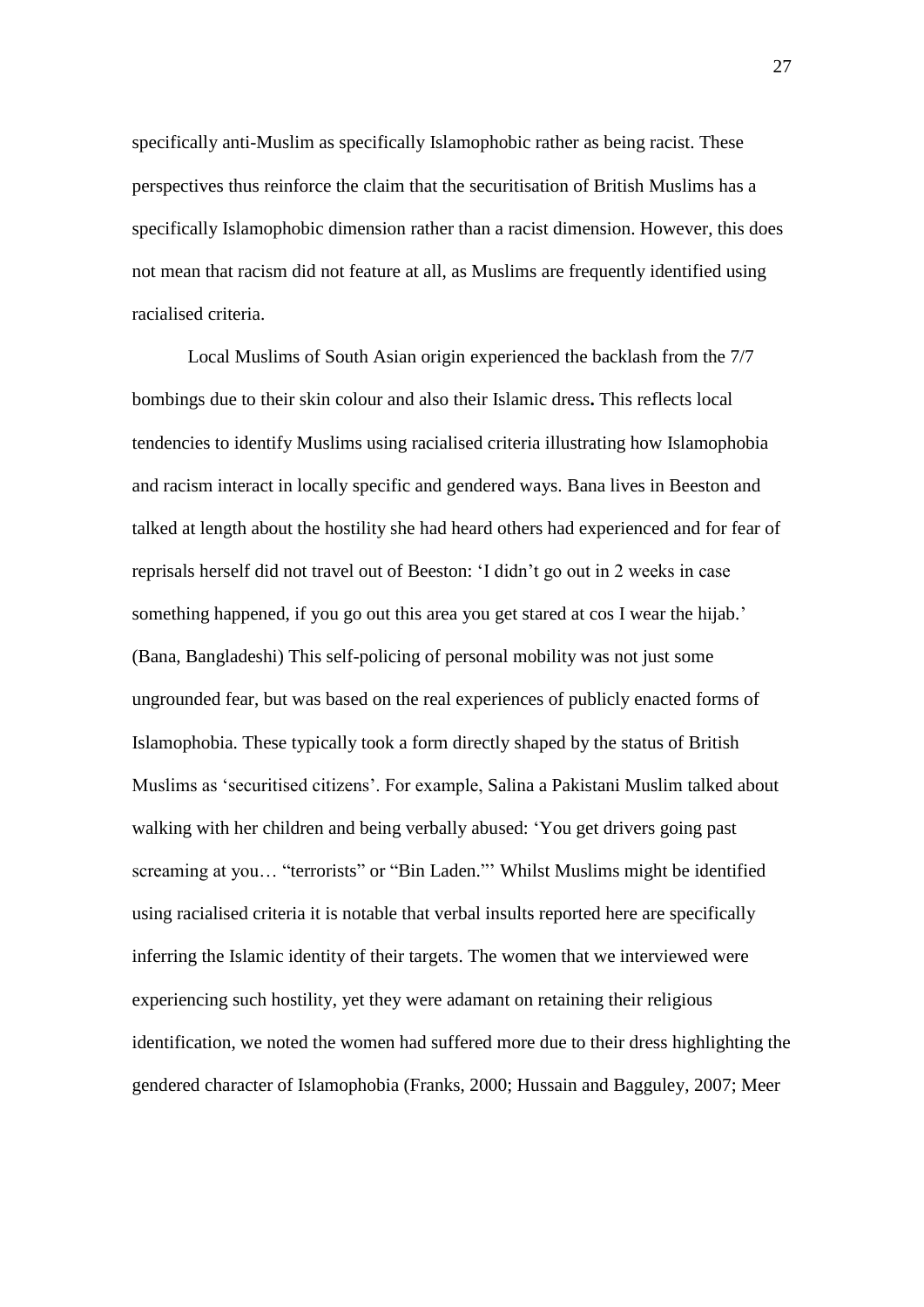et al., 2010). This was especially the case for those who had chosen to wear and continue to wear hijab. But these women knew of women who had stopped doing so:

It is quite fearful but I am not going to stop wearing my hijab whatever happens. Some people are taking off their hijab cos they fear for their lives. (Bana Khatun, Bangladeshi)

Whilst women experienced negative reactions due to their Islamic dress, men were also conscious of this, as some forms of their dress and physical appearance marked them out as visibly Muslim. Furthermore, these visible markers are often taken to indicate that they are also in some way 'fundamentalist'. For example, according to Pavel Ahmad: '… My beard and my Muslim look is threatening to them they may assume I am a fanatic and maybe a suicide bomber'. Our respondents felt it was getting increasingly difficult to declare themselves as Muslims. In some extreme cases this becomes a version of 'passing' as many oppressed minorities have done and continue to do so in many examples from around the world.

#### Conclusions

We have argued for the introduction of the concept of securitisation to help understand the changing relationship between British Muslims and non-Muslims and that this usefully synthesises and encompasses the insights from other literatures associated with the idea of moral panic and suspect communities. We have argued for an approach that treats securitisation, racialisation and Islamophobia as analytically distinct. This is necessary firstly in order to recognise that various groups may be securitised, and that securitisation is not necessarily logically tied to racism. It is also important to recognise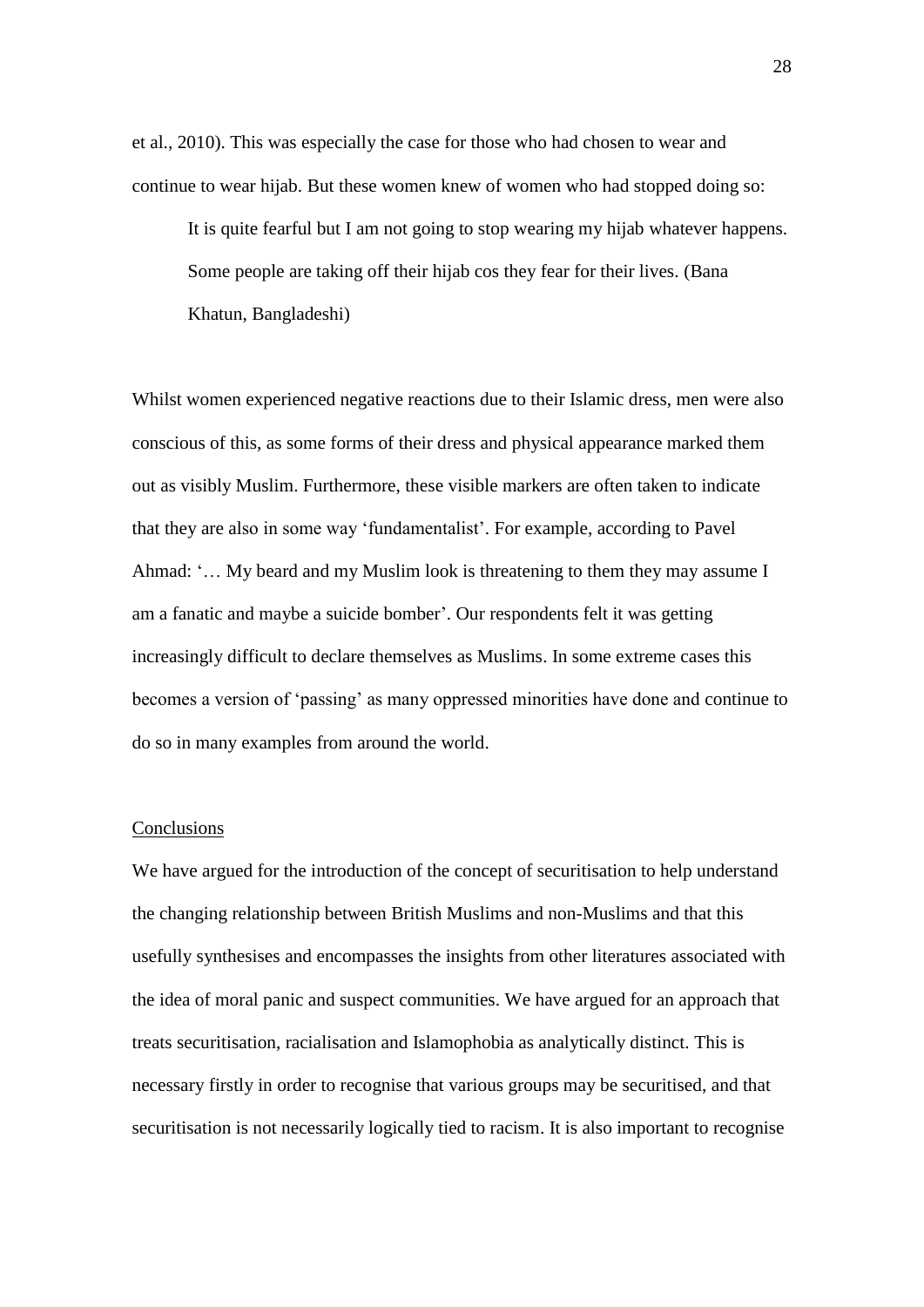that Islamophobia, racialisation and racism interact in specific historical and political circumstances. In this way we have argued against some recent tendencies either to dismiss the existence of Islamophobia or to treat it as a special instance of cultural racism. As a result we are able to tease out the coming together of processes of securitisation, racism and Islamophobia in constructing British South Asian Muslims as an existential threat to British society in terms of the outcomes for the views of some non-Muslims and the experiences of Muslims. The construction of Muslims as a threat was not simply a case of racism and Islamophobia, these pre-dated 9/11 and 7/7. The securitisation of Muslims through political practices and media discourse has had clear effects through some non-Muslims' views of Muslims.

 Whilst others have previously documented various aspects of this process in the media (Nickels et. al., 2010; Poole, 2006), public policy (McGhee, 2008), public attitudes (Bleich, 2009), and the longer term interactions between Muslims and British society (Modood, 2005); we have sought to examine them as they were experienced in the aftermath of a 'key event' (Nickels et. al. 2010). Such key events act as 'construction moments' precipitating the emergence of discourses and definitions of social groups as a security threat.

 There is considerable evidence from our interviews of anti-Muslim identifications amongst some non-Muslim ethnic minorities. What distinguished these from the Islamophobic identifications amongst some of the White respondents was that some White people's claims were articulated with a wider racism and nationalistic white identity. These findings support our contention that Islamophobia and racism are analytically separable and coalesced in concrete discourses and identifications in specific ways. This is not of course to suggest that all non-Muslims expressed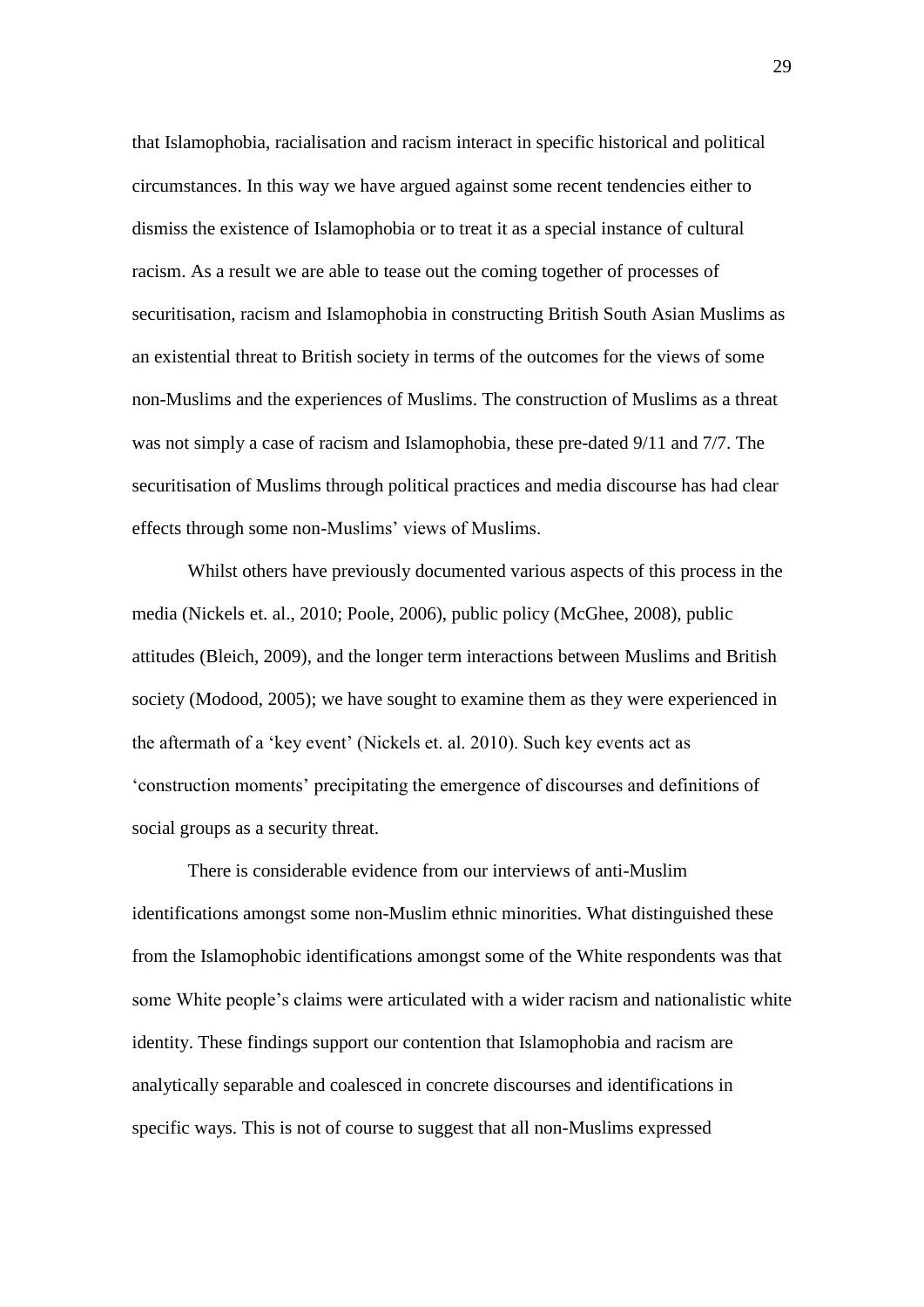Islamophobic views that was far from the case. The focus here has been upon these instances of Islamophobia in order to analyse the phenomenon and its relation to securitising and racialising discourses.

 We have also examined the impact of securitising, racialising and Islamophobic processes on local Muslims, especially the Pakistani and Bangladeshi communities. One reason for this is simply the ethnic composition of local Muslim communities. Here we found evidence of a positive identification with a global Muslim community that resists the connection with violence and especially suicide terrorism. From men and women and from Bangladeshi and Pakistani Muslims we found instances of a sense of being made to feel 'other' as a consequence of the securitised, racialised and Islamophobic climate in response to the 7/7 bombings. Rather than blaming non-Muslim individuals for this, people typically cited the media as the source of these problems.

The events of  $7<sup>th</sup>$  July 2005 were quite exceptional. How the wider society such as sections of the media, agencies of the state and politicians respond to such key events is critically important to how the social groups deemed responsible are defined and treated in the long run. This is not just a matter of media reporting and public policy, but is also enacted in specific local contexts between different racialised and religiously defined groups. These local enactments and experiences are the final outcome of broader processes of securitisation, racialisation and Islamophobia.

#### **References**

Abbas, T. (2005), 'British South Asian Muslims: before and after September 11', in Abbas, T. (ed) (2005) Muslim Britain: Communities Under Pressure. London: Zed Press.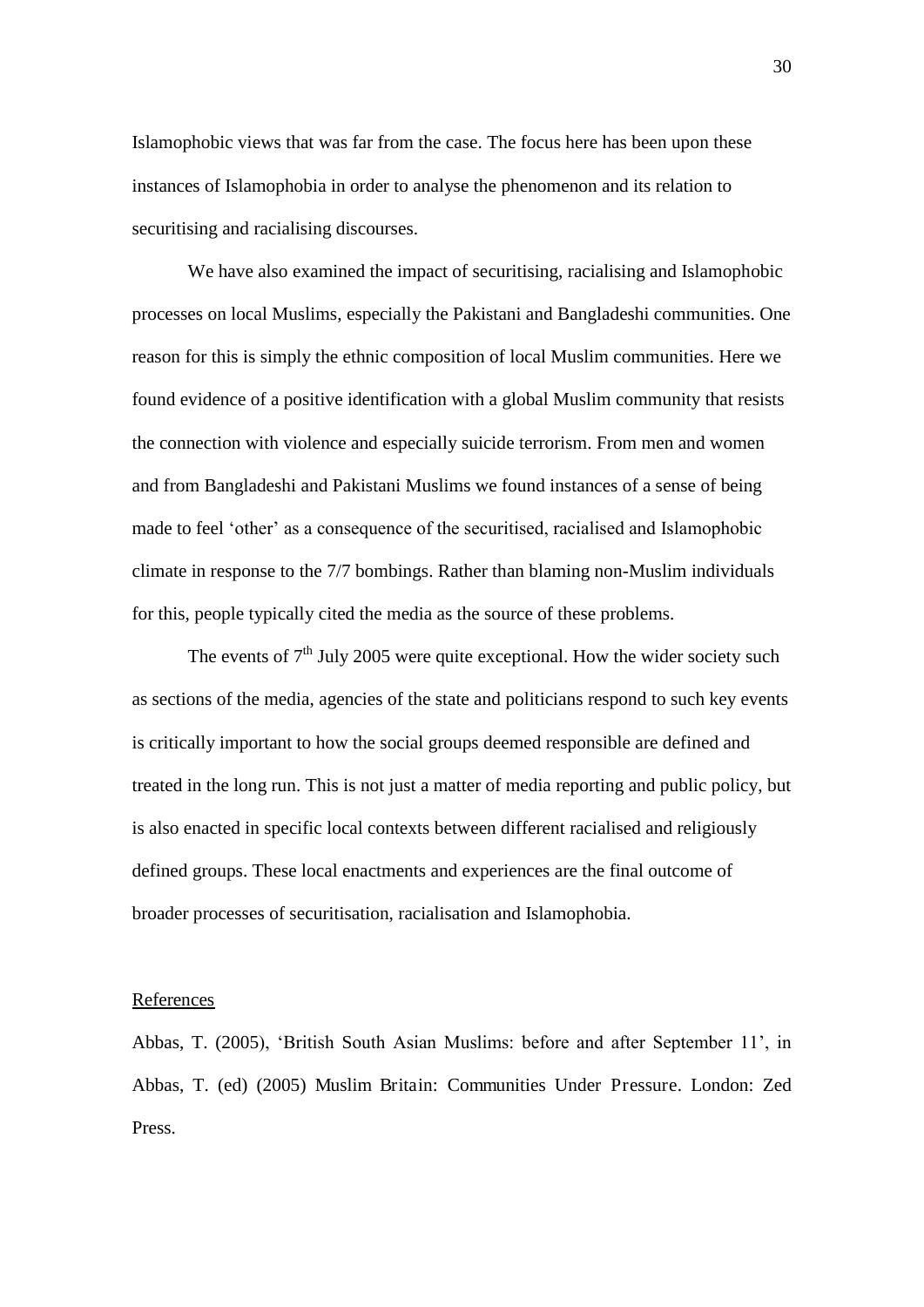Alexander, C. (2004) 'Imagining the Asian gang: ethnicity, masculinity and youth after 'the riots'' Critical Social Policy, 24: 526-549.

Allen, C. (2005) 'From Race to Religion: the New Face of Discrimination', in Abbas, T. (ed) Muslim Britain: Communities under Pressure. London: Zed Press.

Anon. (2006) Report of the Official Account of the Bombings in London on  $7<sup>th</sup>$  July 2005. London: the Stationery Office.

Back, L. (1996) New Ethnicities and Urban Culture, London: UCL Press.

Bagguley, P. and Hussain, Y (2008) Riotous Citizens: ethnic conflict in multicultural Britain. Aldershot: Ashgate.

Bhattacharyya, G. (2008) Dangerous Brown Men: exploiting sex, violence and feminism in the war on terror, London: Zed Books.

Bleich, E. (2009) 'Where do Muslims stand on ethno-racial hierarchies in Britain and France? Evidence from public opinion surveys, 1988-2008', Patterns of Prejudice, 43 (3-4): 379-400.

Bravo-Lopez, F. (2011) 'Towards a definition of Islamophobia: approximations of the early twentieth century', Ethnic and Racial Studies, 34(4): 556-73.

Brighton, S. (2007) 'British Muslims, multiculturalism and UK foreign policy: integration and cohesion in and beyond the state', International Affairs, 83(1): 1-17.

Buzan, B., O. Waever and J de Wilde (1998) Security: a new framework for analysis, London: Lynne Reinner.

Critcher, C. (2008) 'Moral Panic Analysis: past, present and future', Sociology Compass, 2(4) 1127-44.

Dunn, K.M. (2001) 'Representations of Islam in the Politics of Mosque Development in Sydney', Tijdschrift voor Economische en Sociale Geografie 92(3): 291–308.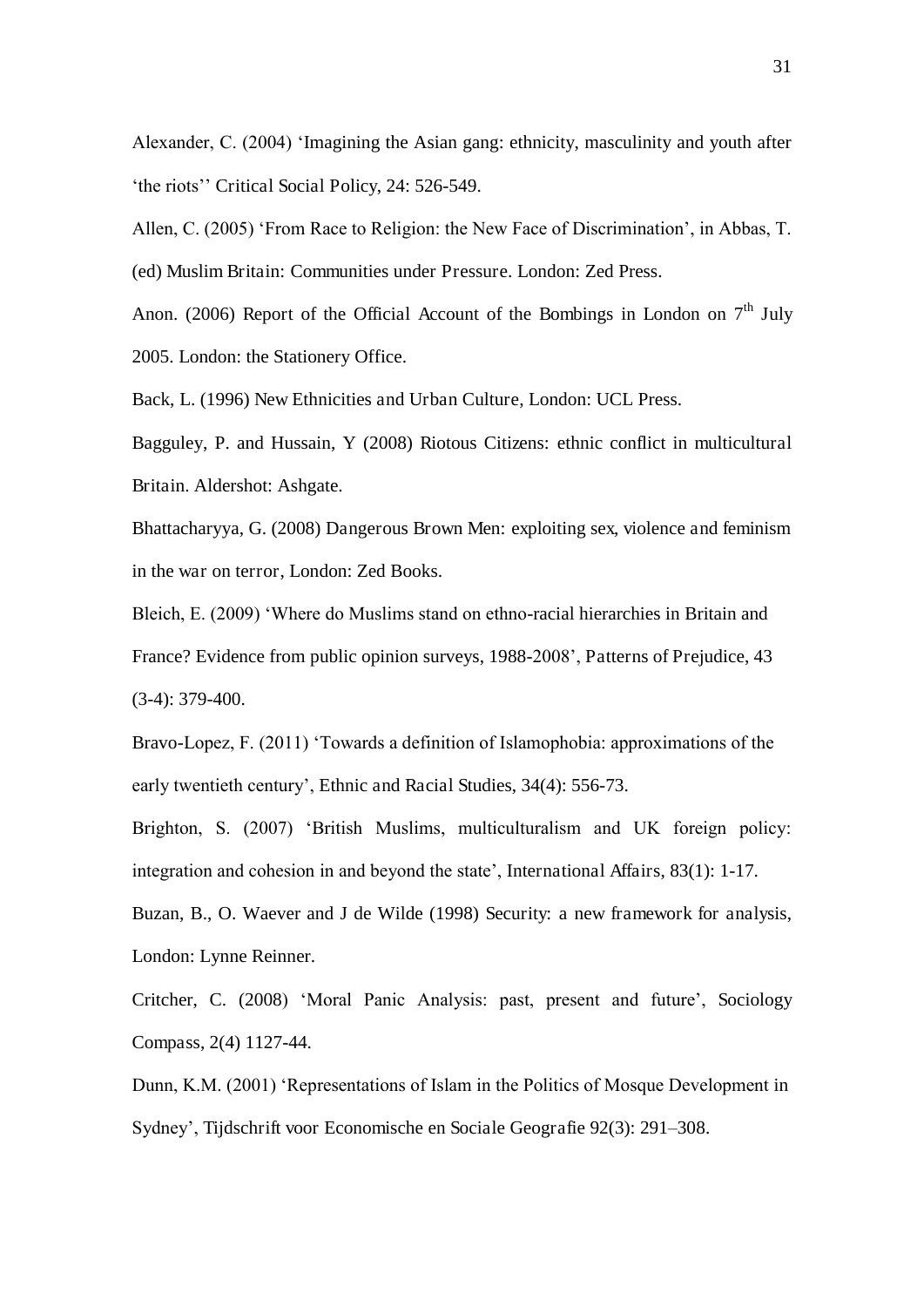Dwyer, C. (1999) 'Veiled Meanings: Young British Muslim Women and the Negotiation of Differences', Gender, Place and Culture 6(1):5-26.

Dwyer, C., B. Shah and G. Sanghera (2008) 'From cricket lover to terror suspect – challenging representations of young British Muslim men', Gender, Place and Culture 15(2): 117-36.

Field, C D.(2007) 'Islamophobia in Contemporary Britain: the evidence of opinion polls, 1988-2006', Islam and Christian-Muslim Relations 18(4): 447-77.

Fortier, A-M. (2008) Multicultural Horizons: Diversity and the limits of the civil nation. London: Routledge.

Franks, M. (2000) 'Crossing the borders of whiteness? White Muslim women who wear the hijab in Britain today', Ethnic and Racial Studies, 23(5): 917-29.

Gunaratnam, Y. (2003) *Researching 'Race' and Ethnicity: methods, knowledge and*  power, London: Sage.

Hall, S. et. al. (1978) Policing the Crisis, London: Macmillan.

Hammersley, M. (1990) Reading Ethnographic Research: A Critical Guide, London: Longman.

Hewitt, R. (2005) White Backlash and the Politics of Multiculturalism. Cambridge: Cambridge University Press.

Hillyard, P. (1993) *Suspect Community: People's Experience of the Prevention of*  Terrorism Acts in Britain, London: Pluto Press.

Hopkins, P.E. (2004) 'Young Muslim Men in Scotland: Inclusions and Exclusions', *Children's Geographies*, 2(2): 257-72.

Hopkins, P.E. (2007) 'Global events, national politics, local lives: young Muslim men in Scotland', Environment and Planning A. 39: 1119-33.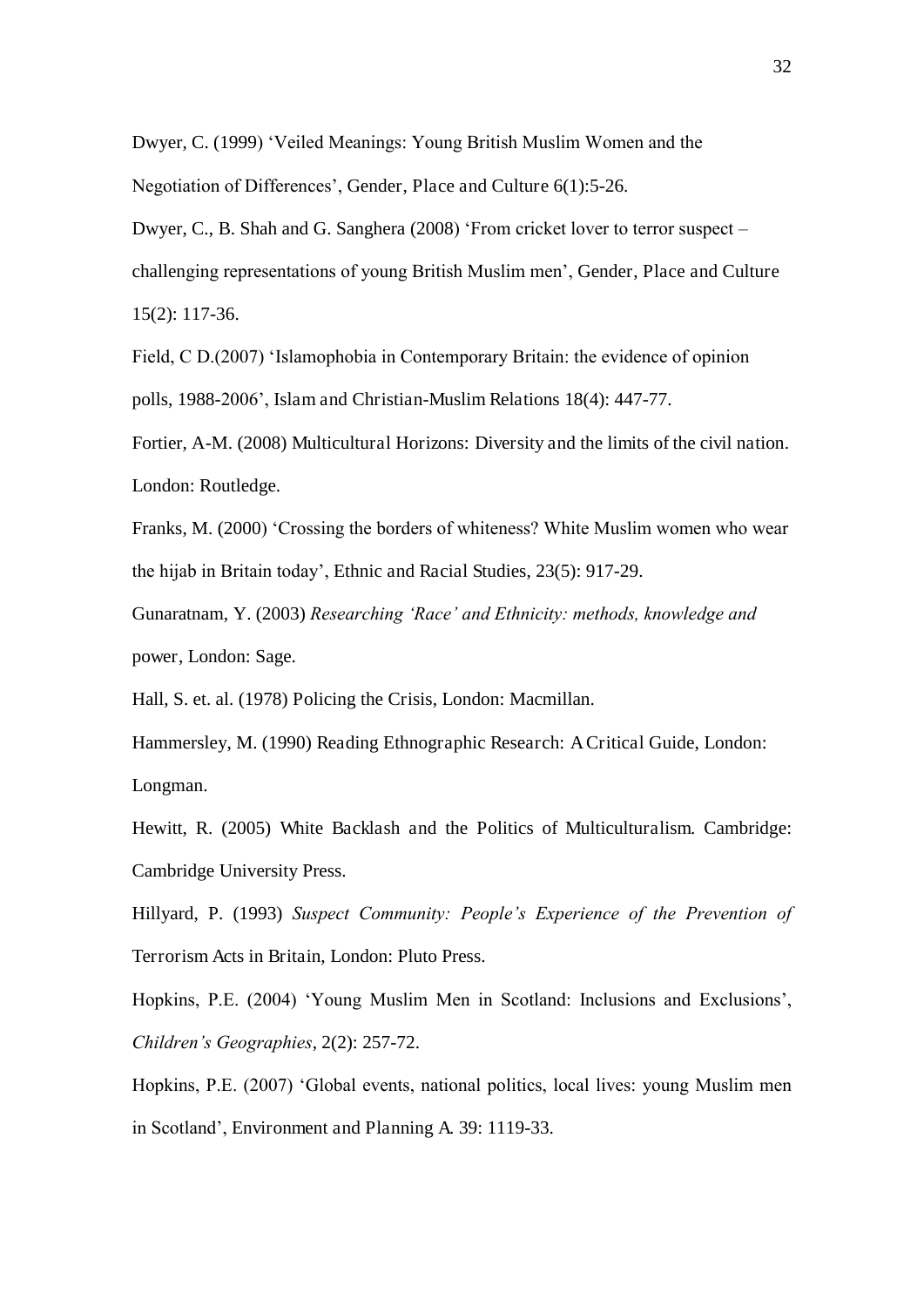Husbands, C. and Alam, Y. (2011) Social Cohesion and Counter-Terrorism: a policy contradiction? Bristol: Policy Press.

Hussain, Y. and Bagguley, P. (2007) Moving On Up: South Asian women and higher education, Stoke-on-Trent: Trentham Books.

ICM (2008) Islam, http://www.channel4.com/news/media/pdfs/OmIslam.pdf

Ingram, A. and Dodds, K. (2009) Spaces of Security and Insecurity: Geographies of the War on Terror, Farnham: Ashgate.

Jacobson, J. (1997) 'Religion and Ethnicity: dual and alternative sources of identity among young British Pakistanis' Ethnic and Racial Studies 20(2): 238-56.

Joppke, C. (2009) 'Limits of Integration Policy: Britain and her Muslims', Journal of Ethnic and Migration Studies 35(3): 453-72.

Kundnani, A. (2009) Spooked! How not to prevent violent extremism, London: Institute of Race Relations.

Lewis, P. (2007) Young, British and Muslim, London: Continuum.

McGhee, D. (2005) Intolerant Britain? hate, citizenship, and difference. London: Open University Press.

McGhee, D. (2008) The End of Multiculturalism? Terrorism, Integration and Human Rights, Maidenhead: Open University Press.

Meer, N. et al (2010) 'Embodying Nationhood? Conceptions of British national identity, citizenship, and Gender in the "Veil Affair"', Sociological Review, 58(1): 84- 111.

Miles, R. and Brown, M. (2003) Racism, London: Routledge.

Modood, T. (1990) 'British Muslims and the Rushdie Affair' Political Quarterly, 61, pp. 143–160.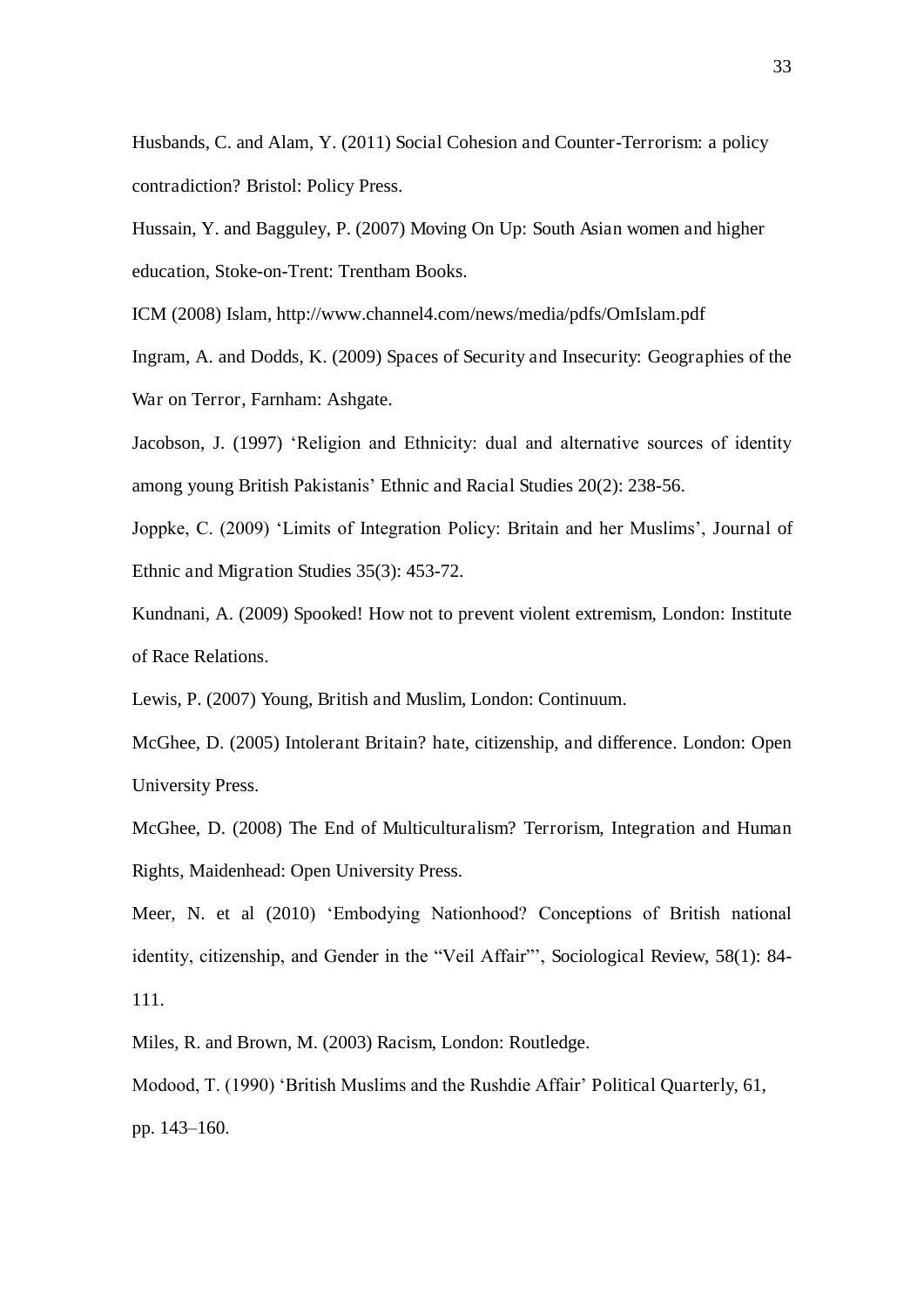Modood, T. (1997) Ethnic Minorities in Britain: diversity and disadvantage, London: PSI.

Modood, T. (2005) Multicultural Politics: Racism, Ethnicity and Muslims in Britain, Edinburgh: Edinburgh University Press.

Modood, T. (2007) Multiculturalism, Cambridge: Polity Press.

Moore, K. et. al. (2008) Images of Islam in the UK: The Representation of British Muslims in the national Print News Media 2000-2008, Cardiff: Cardiff School of Journalism, Media and Cultural Studies.

Nickels, H.C. et. al. (2010) *A Comparative Study of the Representations of "Suspect"* 

Communities in Multi-Ethnic Britain and their Impact on Irish Communities and Muslim Communities *–* Mapping Newspaper Content, London: City University.

Office for National Statistics (2003) 2001 Census Standard Tables: local authority districts.

Pantazis, C. and Pemberton, S. (2009) 'From the Old to the New Suspect Community: Examining the Impacts of Recent UK Counter-Terrorist Legislation', British Journal of Criminology, 49: 646-66.

Poole, E. (2002) Reporting Islam: media representations of British Muslims, London: I.B. Taurus.

Poole, E. (2006) 'The Effects of September 11 and the War in Iraq on British Newspaper Coverage', in Poole, E. and Richardson, J.E. (eds) Muslims and the News Media. I.B. Tauris: London.

Poynting, S. and Mason, V. (2006) 'Tolerance, Freedom, Justice and Peace? Britain, Australia and Anti-Muslim Racism since 11 September 2001', Journal of Intercultural Studies, 27(4): 365-91.